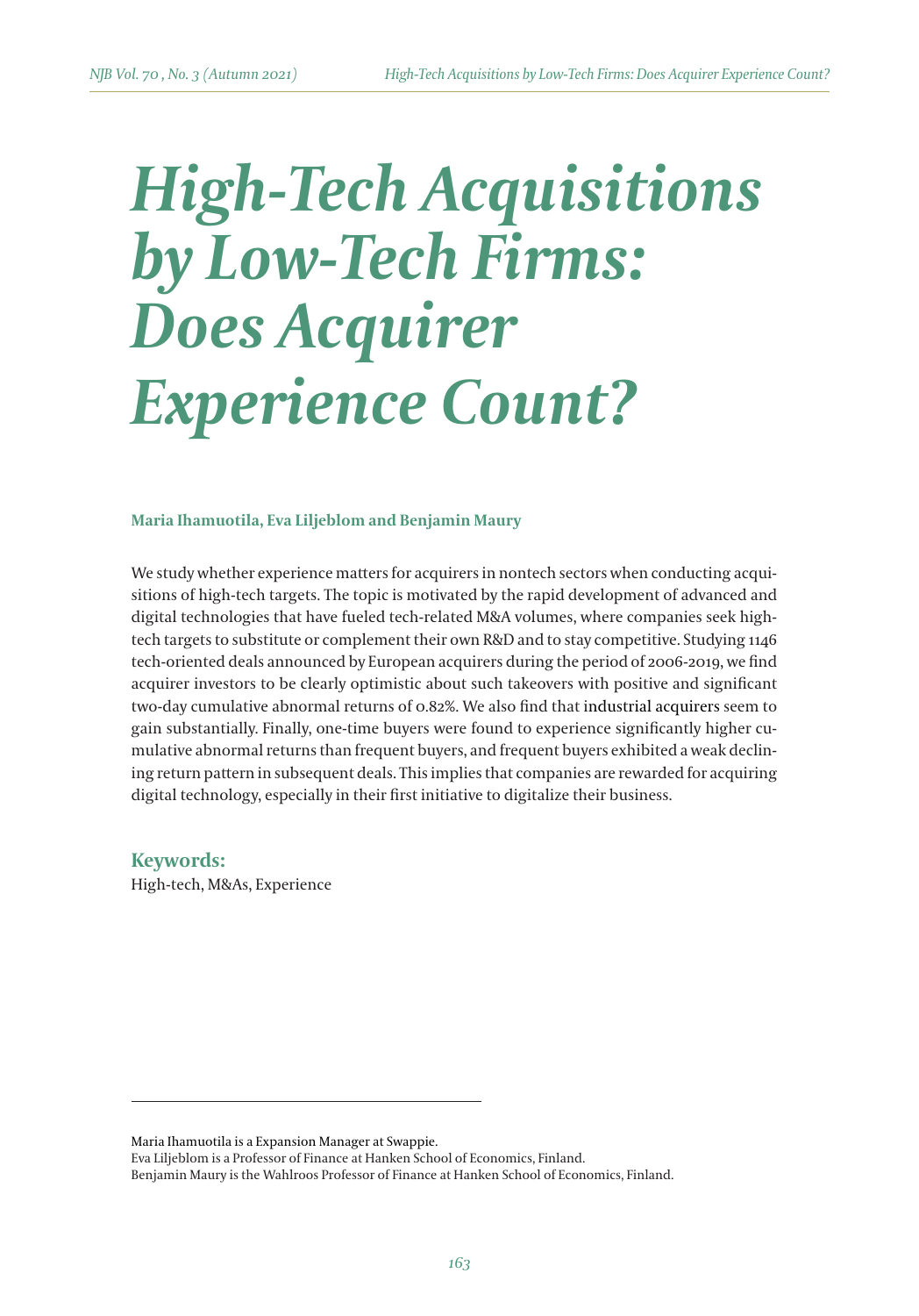## **1. Introduction**

The digital revolution has advanced technological solutions in various fields, and digital technology brings important competitive capabilities to firms in all sectors. The role of digital technology is developing from enabling and supporting to influencing and even guiding the overall strategic direction of corporations (Ivang et al., 2009; Porter & Heppelmann, 2014). In addition, the recent economic boom has fueled firms' desire to grow, and Mergermarket (2018) reports a steadily rising number of M&A deals for approximately a decade now. The share of transactions involving a high-tech target has been growing faster than the overall M&A market, and the growth is increasingly characterized by firms operating in nontechnological sectors buying high-tech companies.<del>'</del> However, technology acquisitions are often seen as costly and challenging to acquirers. High-technology targets are typically characterized by high valuation multiples, and it is far from an easy task to integrate an innovative high-tech target into a large, traditional company. Nevertheless, some empirical studies, e.g., Kohers & Kohers (2000) and Lusyana & Sherif (2016), find that the market tends to exhibit excess enthusiasm about the potential benefits of many high-tech acquisitions and that this optimism has increased over time.

Several studies report evidence on the importance of general acquisition experience, or target familiarity in some form, either for acquisition probability (Duarte and García-Canal, 2004; Collins et al., 2009), performance/value creation in M&As (Beckman and Haunschild, 2002; Haleblian and Finkelstein, 1999; Porrini, 2004; Benou and Madura, 2005; Meschi and Metais, 2006; Yoon & Lee, 2016; Castellaneta and Conti, 2017) or the form of the acquisition, such as a full or a partial acquisition (Elango et al., 2013). Our study focuses on whether experience matters for acquirers in nontech sectors when conducting acquisitions of high-tech targets. First, in line with the results from most prior studies on the role of experience in M&As, acquirers more familiar with technology acquisitions could be expected to make more profitable deals through target selection or merger implementation. We call this the *experience gain* hypothesis. Second, a learning curve effect might support the idea that the first-tech transaction brings the largest benefits for a nontech firm. We call this the *declining benefits* hypothesis. We contribute to the prior literature in which technological acquisitions have rarely been analyzed specifically from the perspective of nontechnological acquirers – at most, these acquirers have been included as a separate subsample in some studies (Kohers & Kohers, 2000; Kallunki et al., 2009).

Studying 1146 tech-oriented deals announced by European acquirers during the period of 2006-2019, we find positive and significant two-day cumulative abnormal returns for the acquirers. In particular, industrial acquirers seem to gain substantially. Contrary to typical studies on the role of experience in M&As, we find that one-time buyers obtain significantly higher cumulative abnormal returns than frequent buyers, and frequent buyers exhibit a weak declining return pattern in subsequent deals.<sup>2</sup> Our results are therefore in line with the *declined benefits* hypothesis rather than the more classical view that suggests benefits from the experience. We contribute to prior literature by being the first to test the effects of tech acquisition experience on market reactions from acquiring high-tech targets.

<sup>1</sup> According to BCG (2017), technology deals accounted for approximately 30% of the total value of completed M&A transactions in 2016, of which approximately 70% involved a buyer from outside the technology sector.

<sup>2</sup> Our results are in line with the only prior study on the topic that we have found, the report by Boston Consulting Group (2017). The report concluded that the market has, counterintuitively, rewarded one-time technology acquirers instead of frequent acquirers. Nevertheless, over the medium term, frequent acquirers have performed better compared to the market.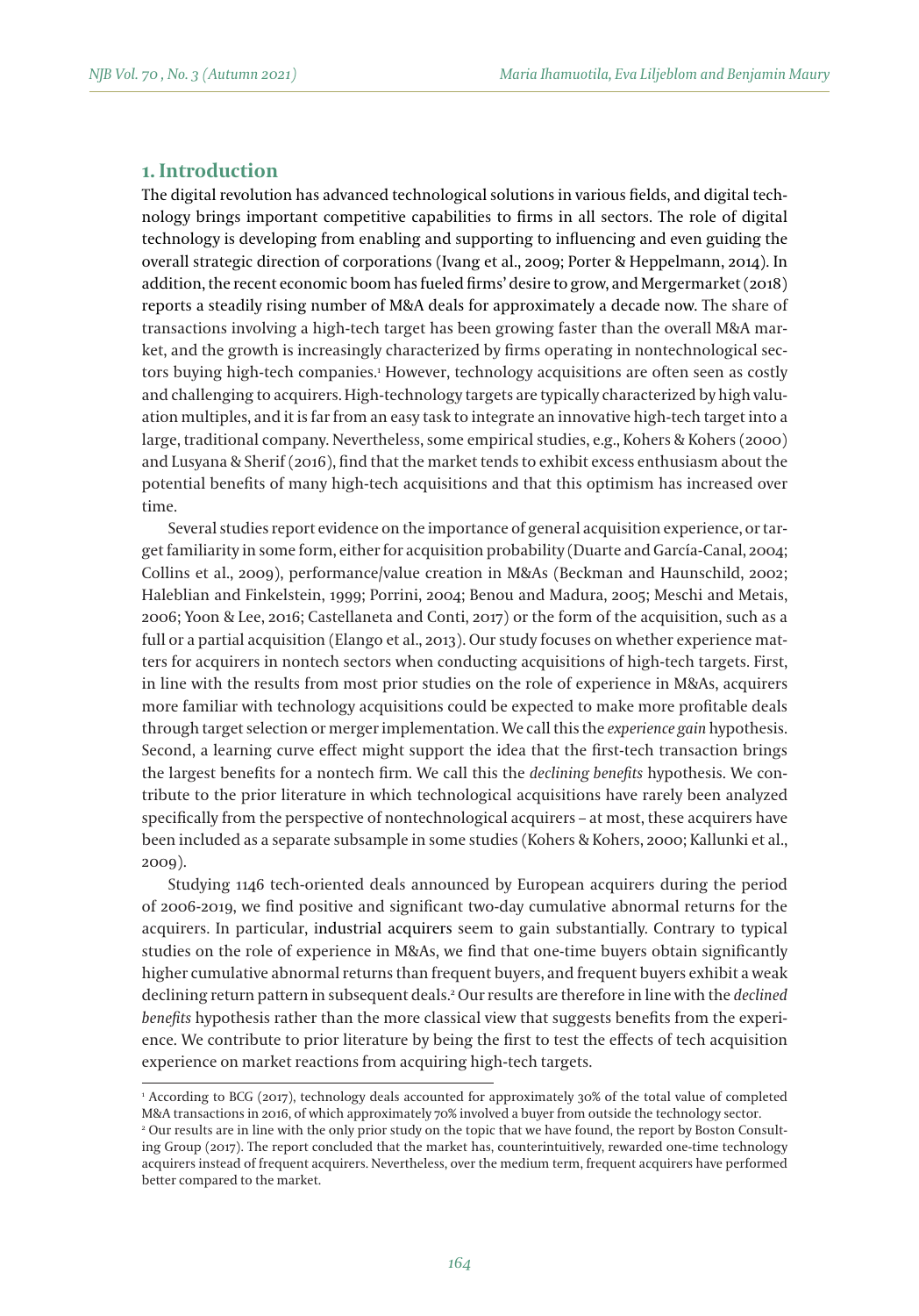The remainder of the paper is structured as follows. In section 2, we review prior literature and present our hypotheses. In section 3, the data and methodology are presented. Section 4 presents our results, and section 5 concludes the paper.

## **2. Literature review and hypothesis development**

Motivations for mergers into the high-tech sector may, for example, be cost synergies, as outdated or manual processes are being replaced by newer solutions such as artificial intelligence and robotics (Arnold, 2002; Berk & DeMarzo, 2014); or a strategic motive, as it may be less costly to integrate acquired technology than to develop the same know-how or technology in-house (Higgins & Rodriguez, 2006; Arnold, 2002). Mergers involving high-tech can be either vertical, horizontal or even concentric mergers, where the takeover target could bring added value into the acquirer's product lines, market participation, or technologies (Cartwright and Cooper, 1992).

 Generally, in studies of acquisitions, acquirer returns to acquisition announcements are often found to be insignificantly different from zero as competition for the target may increase prices so that the target gains most of the merger benefits and because of potential acquirer overconfidence (Roll, 1986). Especially in the case of high-tech acquisitions, such hubris has been found to play a role in decision making (Kohers & Kohers, 2001). Valuation in the hightech sector is also regarded as more subjective due to a lack of historical financials and because a great proportion of the targets are privately held, making the hubris hypothesis highly relevant for the field (Kohers & Kohers, 2001; Rau & Vermaelen, 1998). It is hard to form expectations of how such potential hubris might influence our results as it may both lead to acquirers paying too much (in which case the announcement return on an e cient market would be poorer) or the market suffering from hubris, in which case announcement returns would exhibit excess optimism.

Overall, our study is linked to papers studying whether the announcement returns to acquirers are dependent on some form of prior acquirer experience. Prior studies have found some form of experience to matter for premiums paid, acquisition likelihood, or form. Beckman and Haunschild (2002) studied premiums paid on targets by acquirers. They found no significance for learning in the form of the number of prior acquisitions, but they report that firms in networks with heterogeneous partner experience pay lower premiums than those in networks with homogeneous partner experience. Collins et al. (2009) study M&As among the S&P 500 and find that firms' prior domestic and international acquisitions influence the likelihood of acquisitions in foreign markets by U.S.-based firms. In a study of Spanish firms, Duante et al. (2004) also find support for a positive link between acquisition experience and future acquisition probability. Studying cross-border high-tech acquisitions undertaken by firms from 36 countries, Elango et al. (2013) find that prior experience increases the likelihood of choosing a full rather than partial acquisition.

Studies of the relationship between experience and acquisition performance typically study the announcement return for the acquirer. Kohers and Kohers (2001) report that acquirers familiar with emerging technologies enjoy stronger investor confidence in high-tech takeovers. Drawing from learning theory in psychology, Haleblian and Finkelstein (1999) found support for a U-shaped relationship between organizational acquisition experience and abnormal announcement day returns for the acquirer using U.S. data. Porrini (2004) studied the effects of alliance and acquisition experience on high-tech and low-tech acquirers' announcement returns and found somewhat different results for the two groups. For high-tech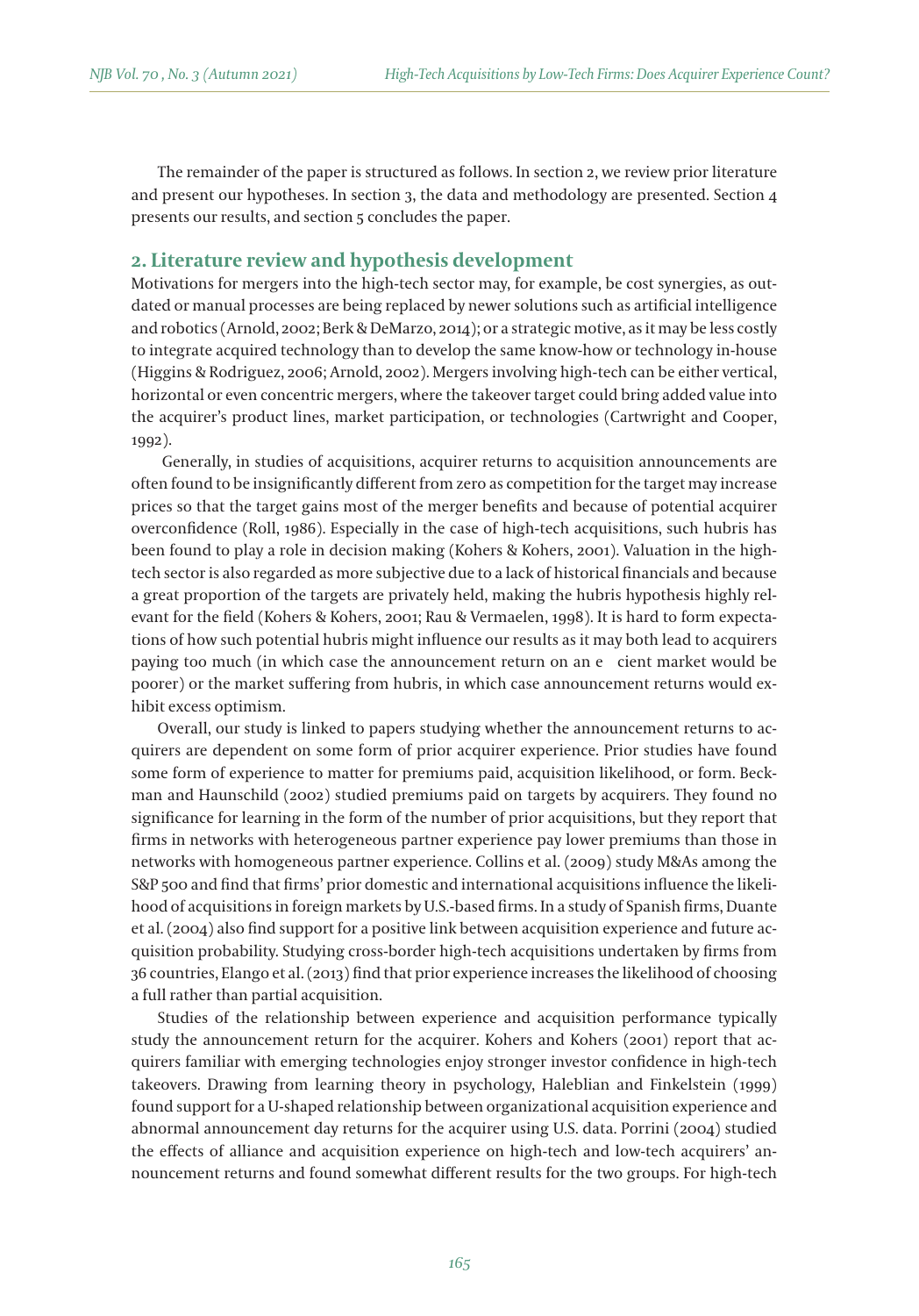acquirers, the results indicate a significant positive effect for alliance experience (but not for acquisition experience); and when linearity was studied, support for a U-shaped relationship for alliance experience was obtained. However, Meschi and Metais (2006) studied acquirer announcement returns for French acquisitions into the U.S. and found support for the opposite, i.e., an inverted U-shaped relationship. Studying U.S. acquirers of high-tech targets, Benou and Madura (2005) found that bidder shareholders are generally more optimistic when an experienced acquirer is involved. Kallunki et al. (2009) studied technology mergers by lowand high-tech firms and reported that the acquirer's stock price response to R&D investments increased substantially but only for technology acquirers. These acquirers also show stronger future post takeover profitability.3 Their results indicate that nontech acquirers may lack some capabilities to successfully utilize the acquired technology and potentially be more subject to managerial hubris. Finally, a different performance measure (Internal Rate of Return, IRR) was studied by Castellaneta and Conti (2017) who investigated the relationship between experience (prior completed buyouts) and acquisition performance in U.S. private equity buyouts around a change in the regulatory environment. They report significantly positive relationships for experience but a significant negative effect for experience when interacting with transparency. They conclude that the positive IIRs seem to come more from target selection ability (when information is less transparent) than from restructuring ability as the more experienced firms perform worse when the information environment becomes more transparent.

In line with typical findings from prior research, we formulate an *experience benefit* hypothesis where we expect that for low-tech firms, prior experience (number of past transactions) positively influences acquisition performance (announcement returns for the acquirer). Behind the positive reaction can either be expectations of better target selection, better restructuring ability, or both.4 When experience is accumulating, one might expect an increasingly positive effect from stronger experience, which is in line with the positive part of the U-shaped relationship found in several studies.

**Hypothesis 1**: There is a positive relationship between announcement returns for the acquirer and the acquirer's past experience from high-tech acquisitions.

**Hypothesis 2a**: The positive relationship between announcement returns for the acquirer and the acquirer's past experience is linear, i.e., stronger experience is associated with more positive returns.

However, prior literature is not completely uniform regarding the theory or empirical returns around past experience, especially concerning the accumulated experience. Both U-shaped and inversely U-shaped relationships have been found. Moreover, Aktas et al. (2009) and Al Rahahleh & Wei (2010) discuss the relevance of the hubris hypothesis for the case of frequent acquirers. The hypothesis suggests managerial overconfidence to be reinforced after an initial

<sup>3</sup> In contrast, Kohers and Kohers (2001) report no significant difference between the long-term performance of bidders from outside or inside the technology sector.

<sup>4</sup> A study reporting results contrary to the *experience benefit* hypothesis is the BCG (2017) study. They find that the market rewards first time tech acquirers more than experienced dealmakers. They suggest that this short-term price reaction may be due to the market interpreting the tech acquisition as a sign of the company understanding the need to transform, due to them finding a "once-in-a-lifetime opportunity", or due to a shift of the business model towards more innovative products or services. However, BCG (2017) also finds that the long-run (1 yr) performance is better (as compared to a market index) in the group of serial acquirers, suggesting that experience counts in the longer run for total performance.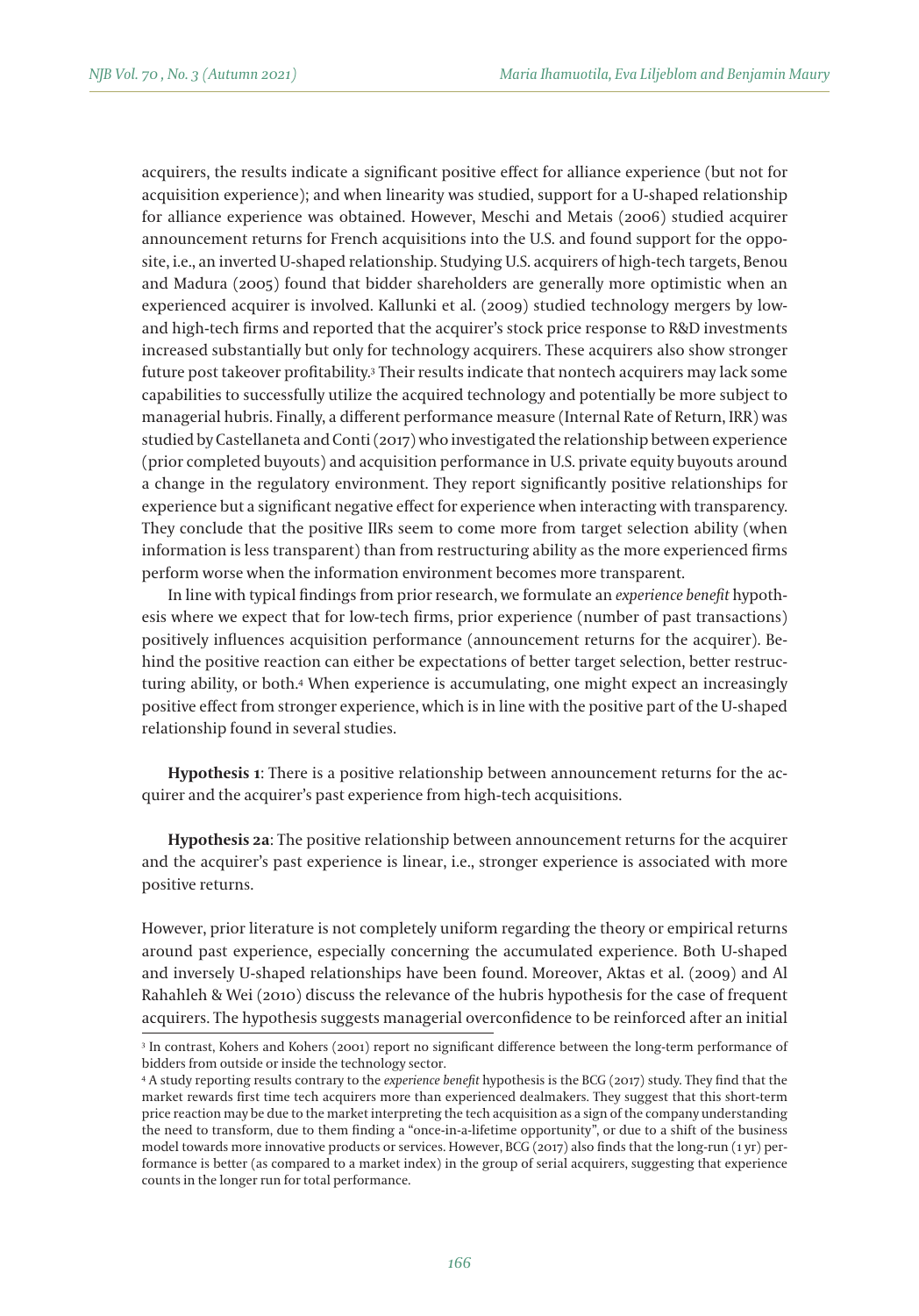successful deal, leading to a declining value-creation pattern in subsequent deals of serial acquirers. Apart from the hubris hypothesis, other typical explanations for the declining pattern have been suggested – for example, a diminishing number of valuable targets or increasing manager aggressiveness to acquire as they learn to identify synergies more e ciently (Klasa & Stegemoller, 2007; Aktas et al., 2009). Additionally, the learning curve effect as applied to production (see, e.g., Argote and Epple, 1990) suggests reduced rather than linear (or exponential) benefits after the implementation stages of new technology. We thus form an alternative *declining benefits* hypothesis as follows:

**Hypothesis 2b**: The positive relationship between announcement returns on the acquirer and the acquirer's past experience declines as experience accumulates.

## **3. Data and method**

#### 3.1 Data

This paper is focused on acquiring firms and their announcement returns in the case of hightech acquisitions. All data is retrieved from the FactSet database. We require that the acquirer is a publicly listed nontech firm and that the target is a high-tech firm that is not necessarily listed. FactSet divides all acquisition transactions into the categories *financial buyer* or *strategic buyer* based on whether the acquisition was made for investment purposes or strategic business purposes. Only transactions involving an acquirer classified as a *strategic buyer* are included in our study.

Our sample selection process includes several steps. In step one, we restrict our selection to transactions involving *tech targets* classified as firms within one of the two-digit Standard Industrial Classification (SIC) codes defined in Kallunki et al. (2009) as the most technology-intensive industries.5 Likewise, in step one, the sample was restricted to *nontech acquirers* defined as firms with any sector classification other than the two-digit SIC codes previously defined. Next, in step two, to identify high-tech and digitalization-oriented transactions from the sample even more accurately, the target companies' business descriptions were screened for 24 relevant high-tech keywords (see Appendix A1). This is a screening similar to that in BCG (2017). Our final sample includes, besides the transactions identified in the screening test, all remaining targets with "technology services", "electronic technology" or "health technology" as their primary FactSet sector. This was done in order to avoid putting too much emphasis on the keywords and accidentally excluding deals driven by less well-known technologies. The five largest target firm industries (primary FactSet industry) in the final sample were miscellaneous commercial services, packaged software, internet software/services, information technology services and industrial machinery. The classifications of the obtained sample were also well

<sup>5</sup> The optimal two-digit SIC codes for high-tech firms used by Kallunki et al. (2009) are the following: [28] chemicals and allied products; [36] electronic and other electrical equipment and components, except computer equipment; [35] industrial and commercial machinery and computer equipment; [37] transportation equipment; [38] measuring, analyzing, and controlling instruments; photographic, medical and optical goods; watches and clocks; [48] communications; [73] business services; and [87] engineering, accounting, research, management, and related services.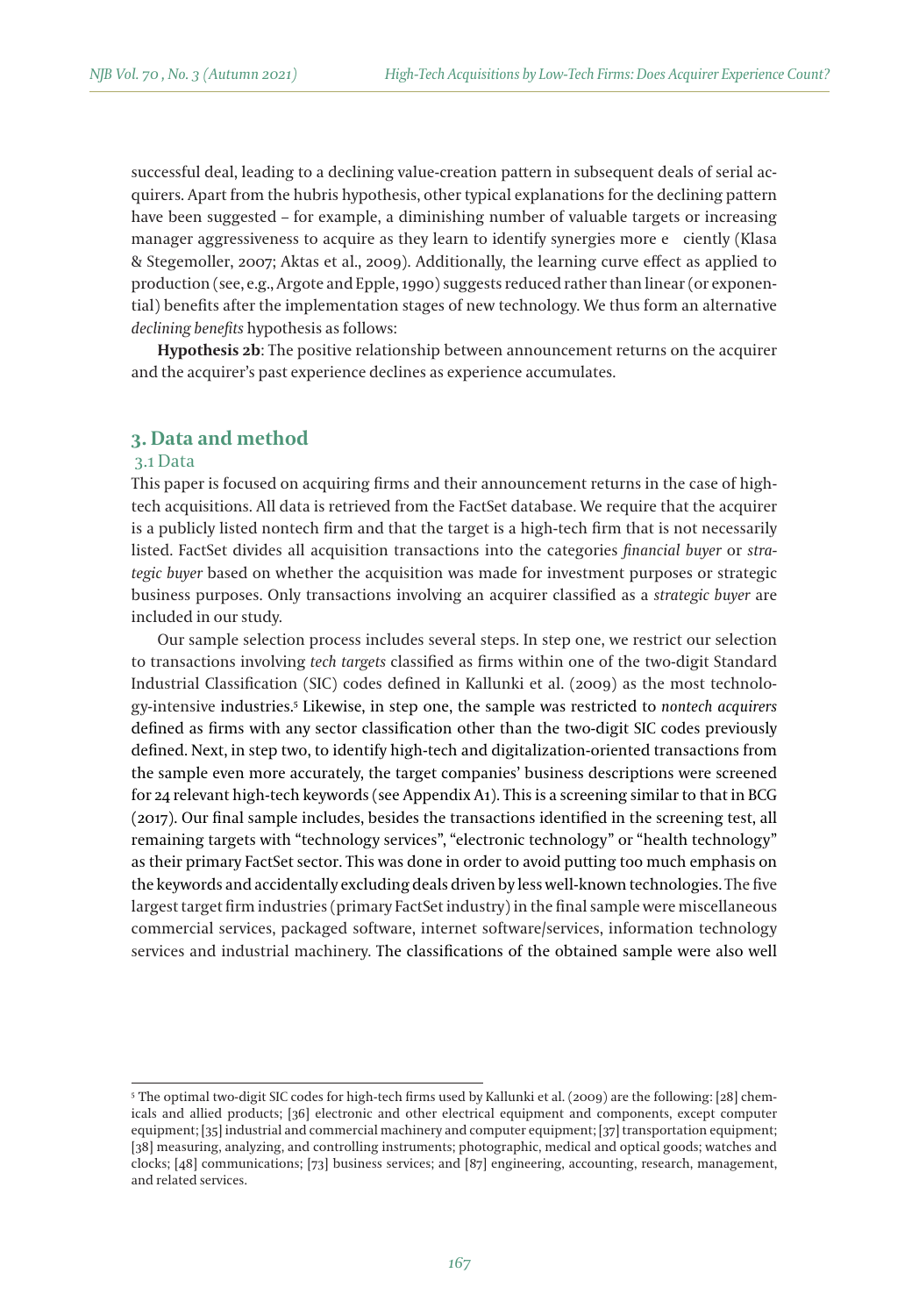in line with a slightly more conservative high-tech classification by Kile and Phillips (2009).<sup>6</sup>

*Geographical restrictions* were also included. Recent digitalization reports, including PwC & 'Strategy&' (2018), find that Europe lags behind in digital transformation in regard to building ecosystems in customer solutions, operations, technology and people – particularly when compared to Asia-Pacific, which has clearly stronger levels of digital maturity. Fortunately, several Central European (e.g., Belgium, Germany, and the Netherlands) and Nordic countries are constantly strengthening their digital capabilities with companies already having digitalized more than 25% of their systems (Financial Times, 2018). To further examine the emerging technological adaptation in Europe, the acquirers were restricted to European acquirer companies (the country distribution is displayed in Appendix A2). For targets, no geographical restrictions were applied as the technology trend is strongly global – this would only limit the number of interesting transactions, especially as countries in the Americas and APAC are dominating in the supply of new, cutting-edge technology.

Regarding the *time frame* for the research, it was crucial to prioritize as recent data as possible. The decision was based on the newness of the digitalization-oriented M&A trend. For example, transactions made before the dot-com bubble would not have been fully comparable to these newer, technology-motivated takeovers. As technology is changing at a fast pace, the motivations to buy different technologies may differ from those present earlier, such as in Kallunki et al. (2009) with the study period ending in 2006. As previous research on hightech takeovers lacks coverage of the most recent decade, the chosen time frame also forms an important part of the contribution of our paper. Accordingly, the period of January 1, 2006, to March 31, 2019, was chosen.

*Other restrictions* relevant to the study relate to transaction characteristics. First, a minimum deal size of €1 million was set to exclude the smallest transactions with indistinguishable public coverage. A higher minimum deal size would not have been optimal as the strong enthusiasm about high-tech deals may specifically arise from small and young startup acquisitions (Lusyana & Sherif, 2016). To prevent any problems arising from the small minimum deal size, a relative transaction size variable was included in the regression models. Second, in a similar manner to previous research, both pending and completed deals were included in the sample since only short-term reactions were studied. Finally, joint ventures and spinoffs were excluded similarly to BCG (2017).

The above restrictions (excl. the keyword screening) resulted in an initial sample of 3053 acquisitions. After screening the target business descriptions for high-tech keywords and making smaller adjustments required for the event study and regression model due to data availability, a final sample of 1146 high-tech oriented transactions was obtained. The selection process is illustrated in more detail in Figure 1.

<sup>6</sup> The optimal three-digit SIC codes by Kile and Phillips (2009) are the following: [283] drugs; [357] computer and oce equipment; [366] communications equipment; [367] electronic components and accessories; [382] laboratory apparatus and analytical, optical, measuring, and controlling instruments; [384] surgical, medical, and dental instruments and supplies; [481] telephone communications; [482] telegraph and other message communications; [489] communications services, not elsewhere; [737] computer programming, data processing, and other computer related services; and [873] research, development, and testing services.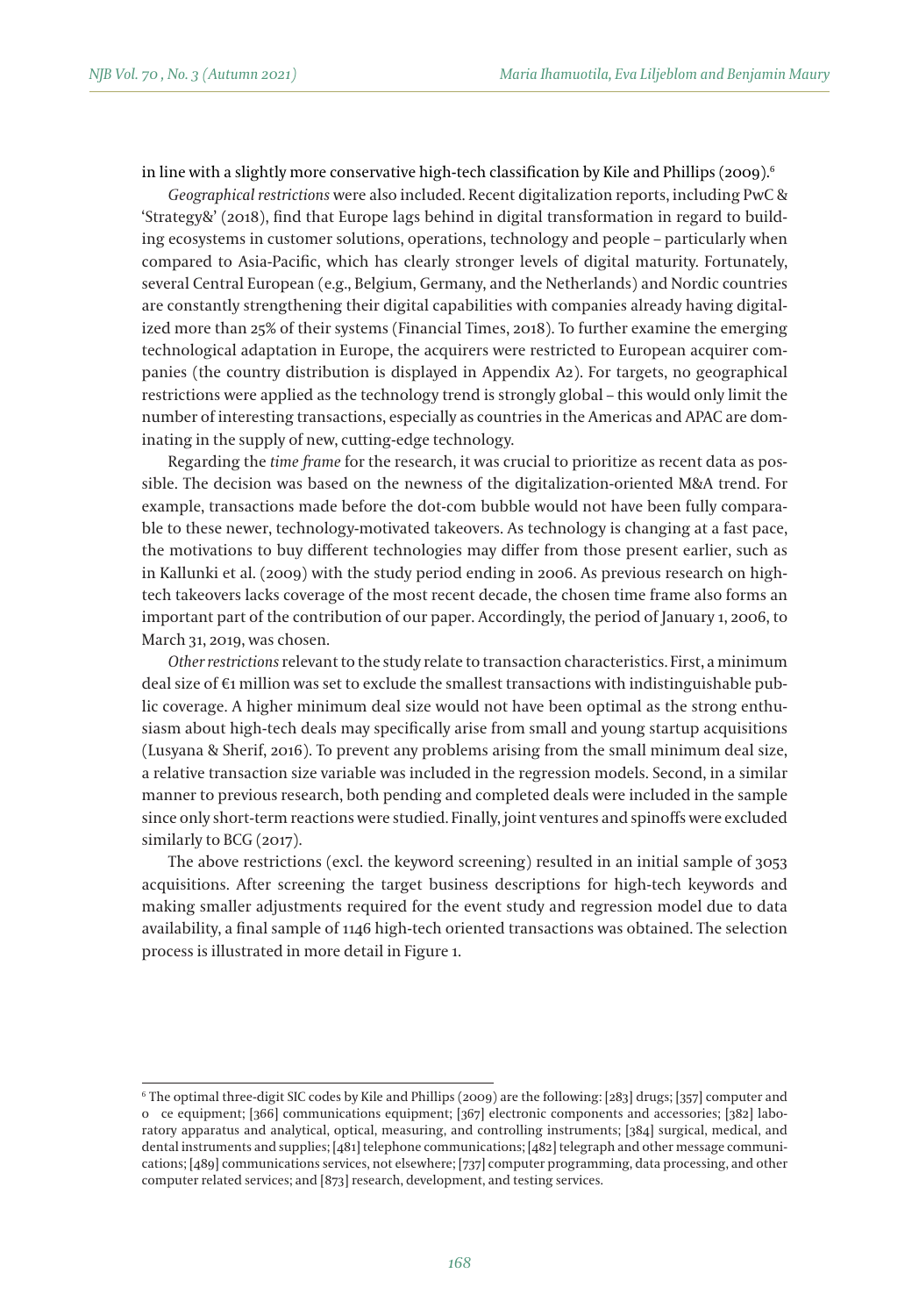Figure 1. Sample collection process **Figure 1.** Sample collection process



*A control group* of takeover announcements with a nontech acquirer and a nontech target was constructed to test whether their takeover announcement cumulative abnormal returns (CARs) differ from those in the high-tech-oriented sample. For the control sample, the selection criteria were the same as for the main sample (e.g., study period, minimum deal size, acquirer and target ownership, and location) except for the target industry classification – all transactions with an acquirer or target firm classified within one of the two-digit SIC codes by Kallunki et al. (2009) as technology-intensive industries were excluded. As a final touch, the acquirer and target business descriptions in the control sample were also screened for the 24 high-tech keywords, and the identified deals were excluded. The final control sample consisted of 2551 nontech acquisitions (see Appendix A3 for descriptive statistics including deal size and announcement returns).

#### 3.2. Variables

#### *3.2.1. Returns*

This study uses CARs measured over two days, five days, and eleven days. The two-day event window [0, +1] is the main benchmark window in line with previous windows (Kohers & Kohers, 2000; Benou & Madura, 2005). Longer event windows [-2, +2] and [-5, +5] are also reported to show the possible impact of the window length. The formula for calculating the abnormal returns is:

$$
ARit = Rit - E(Rit),
$$

where  $AR_{ii}$  = abnormal return for firm *i* at time *t*,  $R_{ii}$  = actual return for firm *i* at time *t*, and  $E(R_{ii})$ = expected return for firm *i* at time *t*.

The actual returns are calculated as each acquirer's daily stock returns around the time of the takeover announcement. Due to statistical preferences, the returns are transformed into logarithmic form: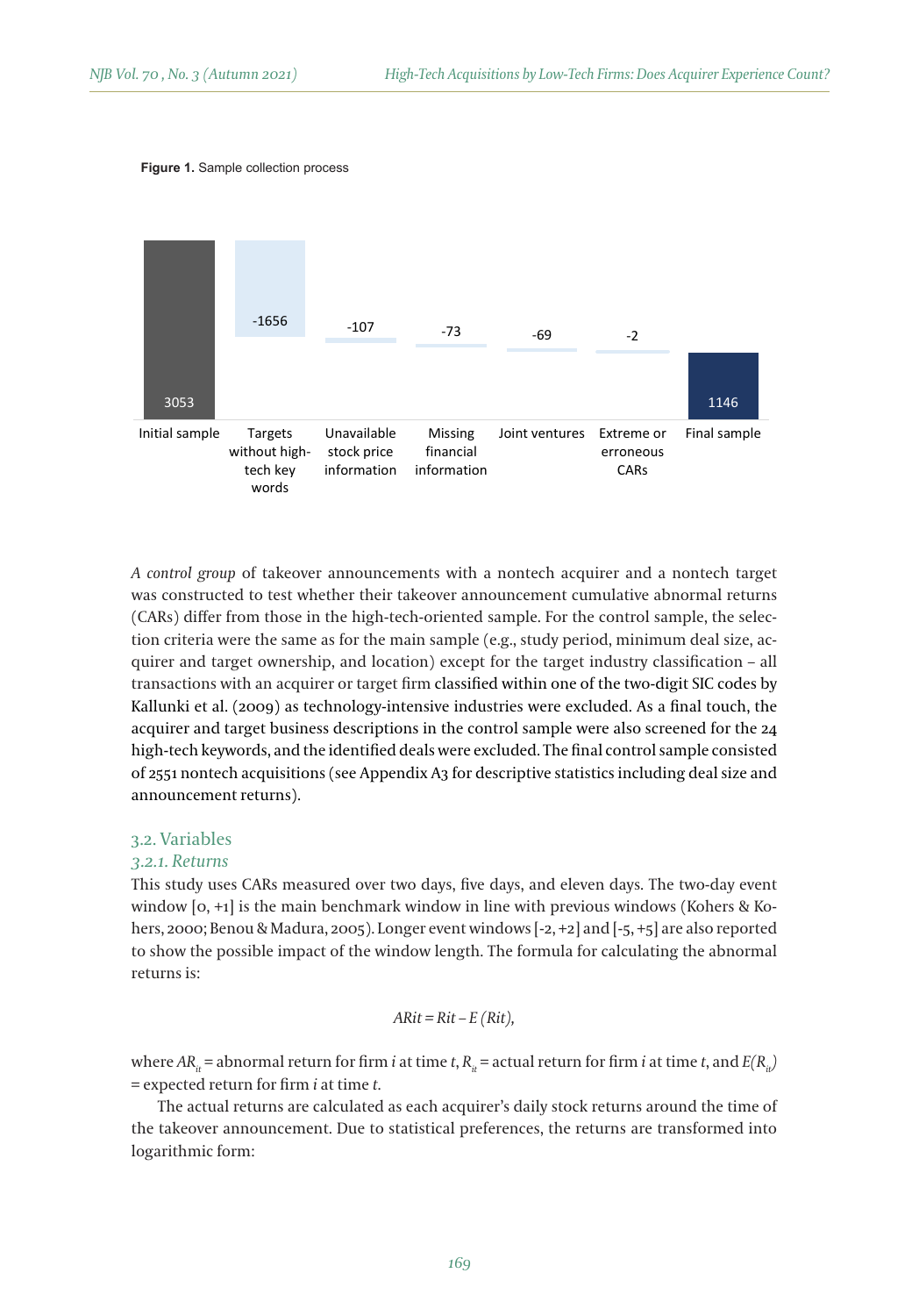$$
Rit = ln \frac{P_{(t)}}{P_{(t-1)}},
$$

where  $P_{_{(t)}}$  = closing stock price for firm *i* at time *t*, and  $P_{_{(t\text{-}t)}}$  = closing stock price one business day before time *t*.

The expected returns are calculated using the standard market model (MacKinlay, 1997). The market model uses OLS regressions to estimate the relationship of individual bidder stock returns and a proxy for market returns ( $R_{mt}$ ) during a chosen estimation period prior to the takeover: takeover: returns and a provisor market returns.  $(P_{\alpha})$  during a chosen estimation period prior to the  $\frac{1}{2}$  is similar to, e.g.,  $\frac{1}{2}$  is the case of  $\frac{1}{2}$  in the regressions are gressions are gressions are gressions are gressions are gressions are gressions are gressions are gressions are gressions are gressi

$$
E(R_{i\ell}) = \alpha_i + \beta_i R_{m\ell'}
$$

where  $\alpha_{i}$  measures the individual firm intercept and  $\beta_{i}$  measures the sensitivity of the firm's stock price to the market index movements. Country-specific stock market indices have been chosen as a proxy for market returns  $(R<sub>mt</sub>)$ , which enables accounting for country-specific variations in the expected returns. An estimation period of [-200, -51] has been chosen, which is similar to, e.g., Kohers & Kohers (2000). The CARs used in the regressions are then defined as: stock returns and a proxy for market returns (*Rmt*) during a chosen estimation period prior to

$$
CAR_i = \sum AR_{it}.
$$

Next, the average daily abnormal returns (AARs) are calculated for the entire sample, after which the cumulative average abnormal returns (referred to as CAAR) can be obtained by adding up all the average abnormal returns within the event window:

$$
AAR_t = \frac{\sum_{t=1}^{n} AR_{it}}{n},
$$
  

$$
CAAR [p, q] = \sum_{t=p}^{q} AAR_t.
$$

## *3.2.2. Variables of M&A characteristics*

In order to study the effects of acquirer experience and learning behavior, variables for acquirer frequency and deal order are created (for a discussion, see Laamanen and Keil, 2008). The variable frequent acquirer (FREQUENT ACQUIRER) is defined as firms that announced two or more technology-oriented deals during the studied time horizon. Similar definitions are used by BCG (2017) and Al Rahahleh & Wei (2010). Frequent acquirer takes a value of one in the  $\frac{1}{2}$ case of a frequent acquirer deal whereas deals by acquirers with only one announcement are assigned a value of zero.

The variable deal order is employed to explore the value impact of frequent acquisitions in line with Al Rahahleh & Wei (2010). Deal order (DEAL ORDER) ranges from one to the maximum number of serial acquisitions in the sample. As the sample includes both one-time and frequent acquirers, deal order is measured as an interaction variable taking the deal order value only if the acquirer is classified as a frequent acquirer and the value of 0 otherwise. are value only in the dequater is easistica as a requesti dequater and the value of 9 states are used by BCG (2017) and Al Rahahleh & BCG (2017). A positive coefficient for the order on CARs could reflect managerial learni shareholder appreciation of experience while a negative coe $\; \;$  cient could indicate that the ac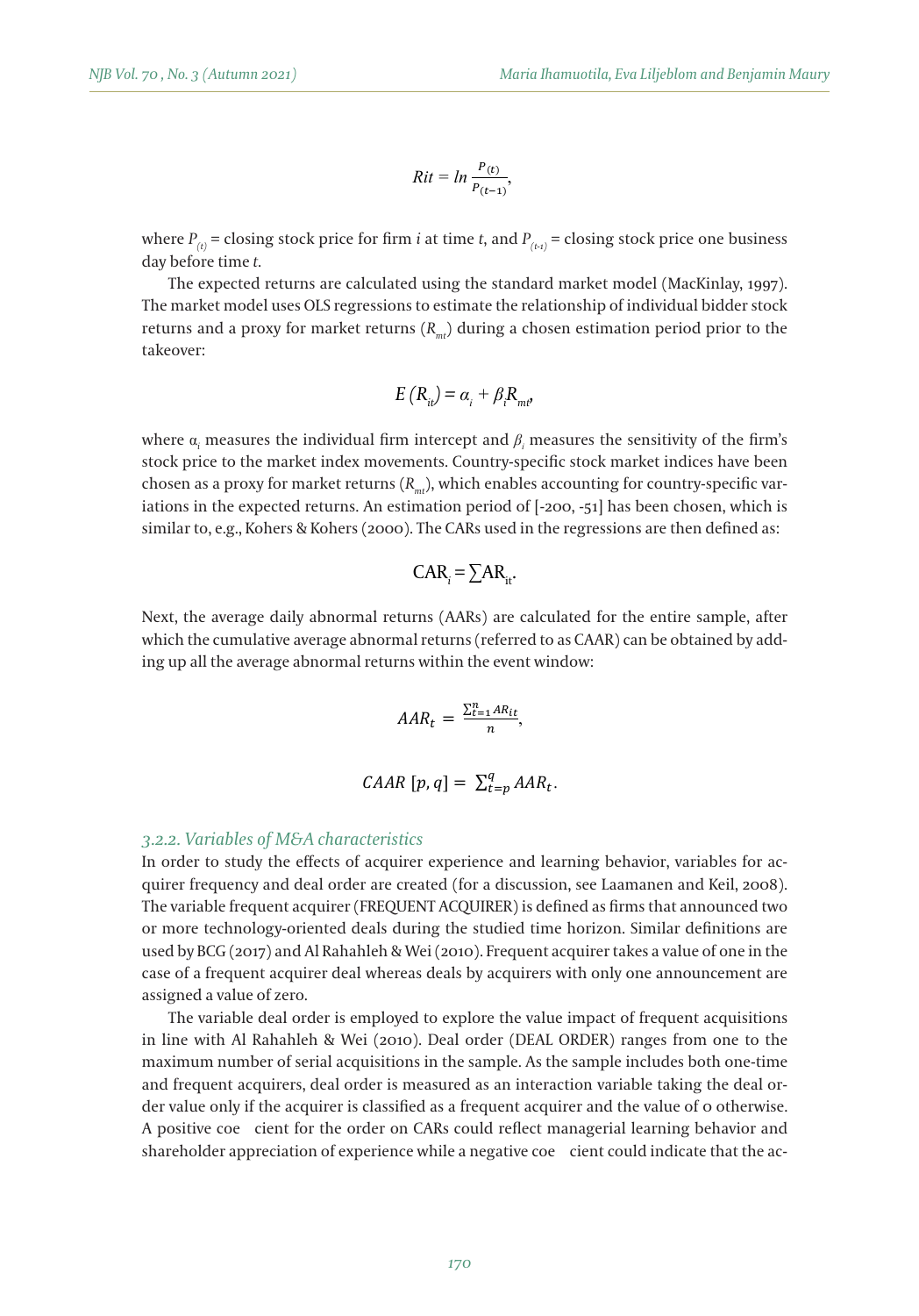quirer's management is affected by managerial hubris and overstate the potential value of tech targets in subsequent deals.

To explore the role of industry and digitalization characteristics, we create four dummy variables. The industrial acquirer variable (INDUSTRIAL ACQUIRER) takes the value of one for acquirer firms with SIC codes 20-39 (Manufacturing) or 15-17 (Construction) and zero otherwise. The services acquirer variable (SERVICES ACQUIRER) takes the value of one if the acquirer  $\sim$ is classified within the two-digit SIC codes 70-89 and the value of zero otherwise. Following BCG (2017) and Grossman (2016), these broad sectors were chosen to highlight the two strong<br>. but different technology trends in the service and industrial sectors.

To measure the roles of various digitalization-related transaction characteristics, we construct dummy variables for digital deals and software deals. Digital deals (DIGITAL TARGET) and software deals (SOFTWARE TARGET) take the value of 1 for takeover announcements where  $\epsilon$ the target business description contains the corresponding keyword and zero otherwise. These variables are used to explore the influence of specific technologies on the acquisition of hightech targets. While the word digital is a rather self-explanatory proxy for digitalization, the word software was chosen because of the popularity of software-related targets, which is due to their favorable economics, including scalable products, low deployment costs, and high profit margins (BCG, 2017). These two keywords also appear to be relevant for most industries experiencing digital transformation (see also Appendix A1). For comparison, Benou & Madura (2005) explored the role of the internet and biotechnology & healthcare sectors.

Building on previous research on tech-related or frequent acquisitions, we include a comprehensive set of control variables in all regression models. Benou & Madura (2005) and Al Rahahleh & Wei (2010) show that the performance of large and small transactions tends to differ. Relatedly, BCG (2017) finds that the majority of high-tech acquisitions are worth \$100 million or less while a smaller group of large-cap deals is worth more than \$500 million. Furthermore, the largest deals seemed to yield clearly more negative returns than the smaller deals. We measure deal size (DEAL SIZE) as the natural logarithm of transaction value, measured in € m. In addition, since Kohers & Kohers (2000) and Goergen & Renneboog (2004) argue that large targets relative to their acquirers contribute to greater synergies and that deals with larger relative size attract more investor attention and publicity and consequently a stronger price impact (Benou & Madura, 2005), we include relative deal size (RELATIVE DEAL SIZE) as a control variable. Relative size is measured relative to the acquirer market value eleven days prior to the event and defined as:

Transaction value  $Relative size =$  $\overline{T}$  ransaction value + Acquirer market capitalization  $_{t-11}$ 

Kohers & Kohers (2000) suggest that strong acquirer performance could also be connected to more successful takeovers. To examine acquirer performance, we use return on assets (referred to as BIDDER ROA) calculated as net income divided by total assets. In addition, s*tock-*14 *only payment* (STOCK) was chosen as a control variable based on Higgins & Rodriguez (2006) and Kohers & Kohers (2000) who claim that stock financing could offer increased flexibility and may even be the preferable option in technology-oriented takeovers. Private target (PRI-VATE TARGET) was chosen to depict the ownership status and the growth stage of the target since more mature firms tend to be listed while younger targets are often privately held. Private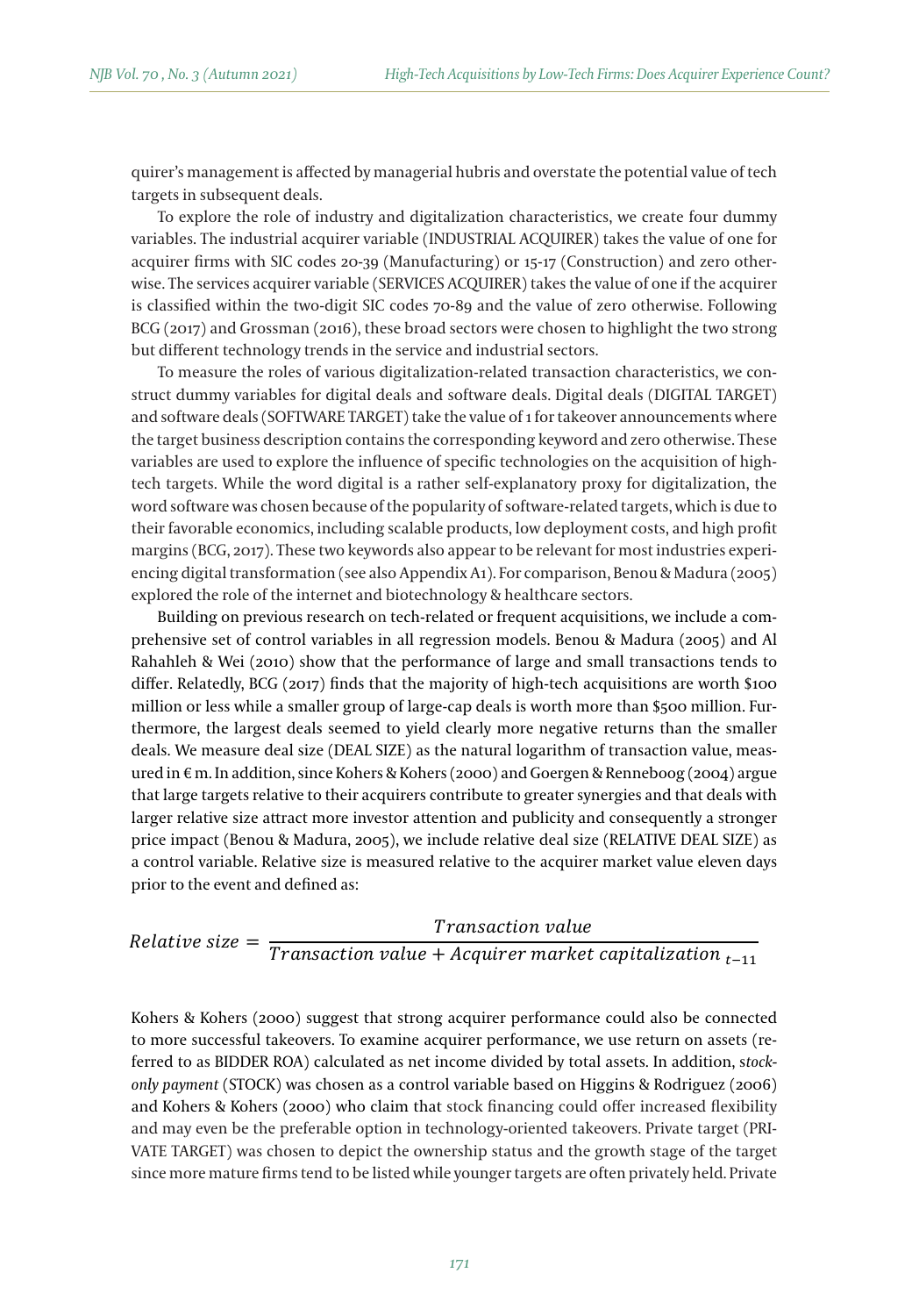targets also tend to be more subject to valuation errors. Cross-border deal (CROSS BORDER) controls for the geographical scope of the takeover and is set equal to one for cross-border acquisitions. For technology-related takeovers, the cross-border nature has been found to have positive wealth effects (Kohli & Mann, 2012). However, the case of nontech acquirers buying tech targets has been studied very little. It is seen as relevant for the study as the sample consists of European acquirers that buy tech targets from all over the world.

As tech-oriented bidders may acquire either smaller or larger stakes in their targets according to their technological needs, it is important to control for the percentage of shares acquired (STAKE)*.* BCG (2017) finds the most successful tech acquirers to be flexible and willing to pursue alternative deal structures, such as minority investments. A larger stake could receive a more positive interpretation from the shareholders as it enables broader control over the target and better exploitation of technological synergies.

Lusyana & Sherif (2016) and Kohers & Kohers (2000) find that investor enthusiasm in high-tech takeovers increases over time. Hence, we include a variable equal to one for *takeovers announced in the year 2012 or later*. The year 2012 was chosen since it periodically divides the sample roughly in half. Moreover, BCG (2017) reports a steady growth pattern (CAGR 2012-2016 of 27%) in global technology M&A volumes starting in the year 2012. Naturally, a positive variable coecient would be expected, indicating more recently announced transactions to yield higher CARs.

We note that indicator variables for hostile takeovers and competing bids, often used as control variables both in general and tech-related M&A studies, were excluded. The decision was logical as more than 95% of the acquisitions in the sample consisted of friendly takeovers and takeovers with only one bidder.

### 3.3 Methodology

The regression models take the following form:

*Model (1) for industry digitalization characteristics:*

 $Y_i = \alpha + \beta * X_i + \gamma_i * DIGITAL\ TARGE \text{ }T \text{ } \text{ }T \text{ }T \text{ }T \text{ }Y_2 * SOPT\ \text{ }Y \text{ }T \text{ }R \text{ }GET_i + \gamma_i * SERVICES\ \text{ }A CQUIRER_i$ *+*γ*<sup>4</sup> \* INDUSTRIAL ACQUIRERi +* ε*i.* (1)

*Model (2) for acquirer experience:*

$$
Y_i = \alpha + \beta * X_i + \gamma * FREQUENT ACCQUIRER_i + \varepsilon_i
$$
 (2)

*Model (3) for learning behavior:*

$$
Y_i = \alpha + \beta * X_i + \gamma * DEAL \text{ ORDER}_i + \varepsilon_i
$$
\n<sup>(3)</sup>

The model variables are as follows:

Y<sub>i</sub>: Acquirer 2-day/5-day/11-day CAR at takeover announcement;

 $\alpha$ : Constant;

β: Vector of parameters for control variables;

X<sub>i</sub>: control variables that typically have explanatory power on takeover CARs: DEAL SIZE, RELATIVE DEAL SIZE, BIDDER ROA, STOCK, PRIVATE TARGET, CROSS BORDER, STAKE, and AFTER2012; and

 $\gamma$ ,  $\gamma$ <sub>1</sub>- $\gamma$ <sub>4</sub>: Parameters for the main variables.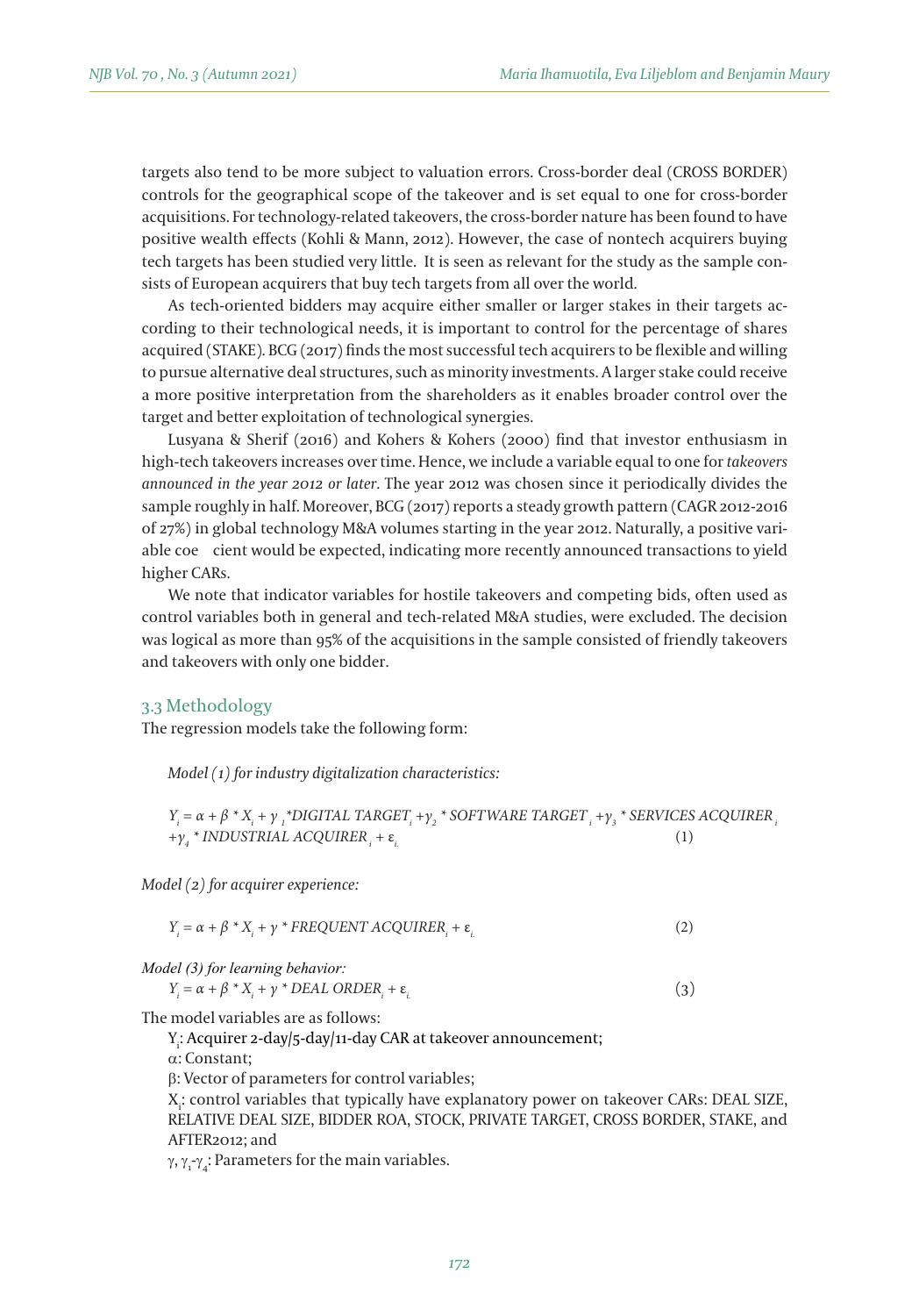*DIGITAL TARGET*i, & *SOFTWARE TARGET*<sup>i</sup> : indicator variables taking the value of 1 for takeover announcements where the target business description contains the corresponding keyword and 0 otherwise,

*SERVICES ACQUIRER*i, & *INDUSTRIAL ACQUIRER*<sup>i</sup> : indicator variables taking the value of 1 for takeover announcements where the acquirer has the defined two-digit SIC industry classification and 0 otherwise,

*FREQUENT ACQUIRER*<sup>i</sup> : indicator variable taking the value of 1 if the takeover is announced by a frequent acquirer (acquirers with two or more announced deals) and 0 otherwise,

*DEAL ORDER*<sup>i</sup> : takes the value deal order number for firms with 2 or more announced deals, and

 $\epsilon_{\vec{i}}$ : Disturbance term.

## **4. Findings**

## 4.1 Univariate tests

Table 1 reports the CAAR percentage for each event window and the significance levels.7 Panel A shows that the CAAR is positive and statistically significant for all event windows. The highest CAAR is obtained in the five-day event window, amounting to 0.92%; and the CAAR is highly statistically significant. We note that the statistical significance of the results slightly decreases as the window progresses, which indicates that the information content of the returns decreases as we move further away from the announcement day.

<sup>7</sup> Explanations of the significance tests are available from the authors.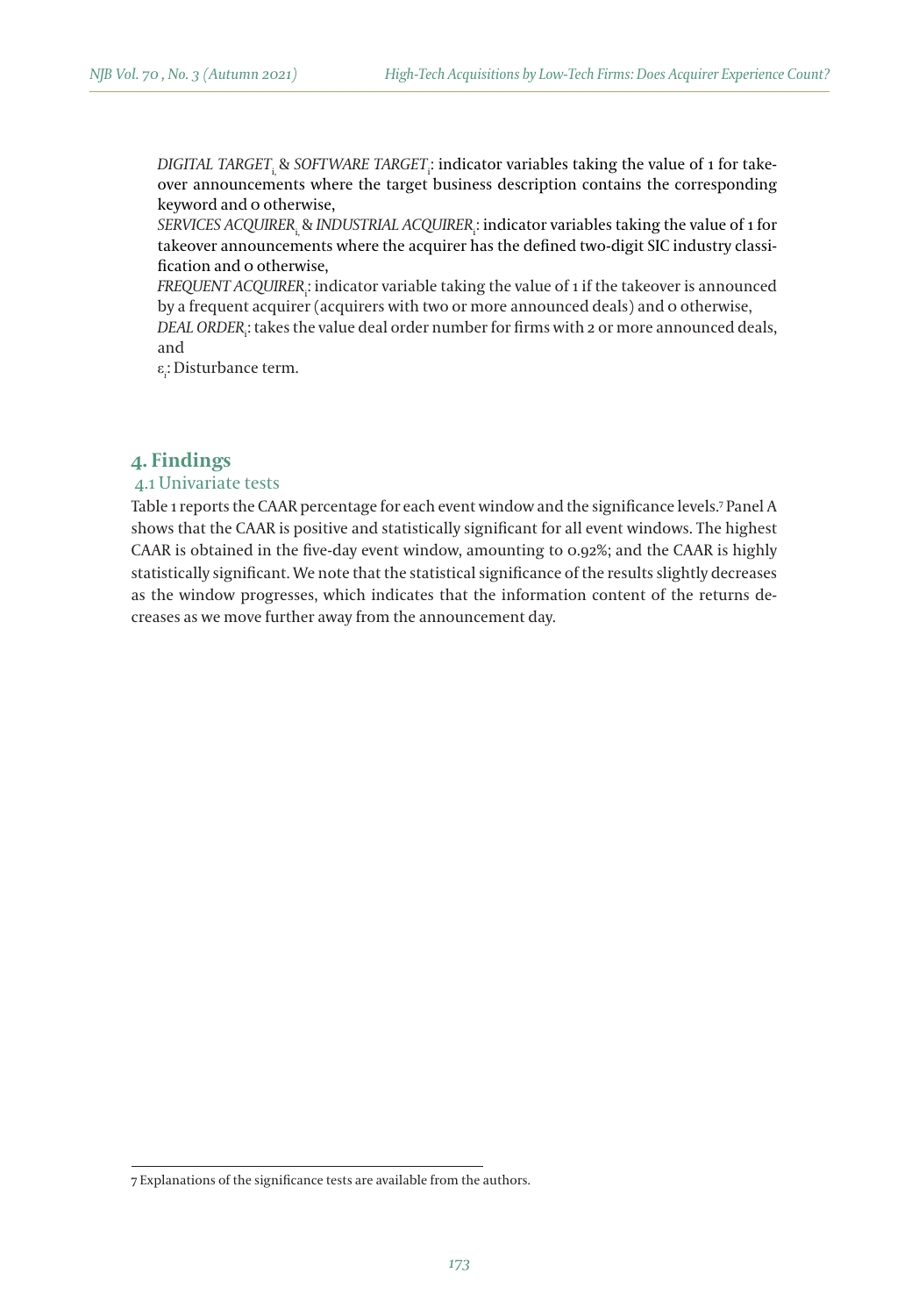#### **Table 1.** Univariate tests

The sample covers 1146 tech-oriented deals announced by European acquirers during 2006-2019. The control sample includes 2551 nontech takeovers. The test results are for individual t-tests, F-tests for variances and twosample t-tests. All p-values are calculated assuming two-tailed tests. \*\*\*, \*\*, and \* denote statistical significance at the 1, 5, and 10 % levels, respectively.

| <b>PANEL A. WINDOW LENGTH</b> |               |                |                     |  |  |
|-------------------------------|---------------|----------------|---------------------|--|--|
| <b>EVENT WINDOW</b>           | <b>CAAR</b>   | <b>P-VALUE</b> | <b>OBSERVATIONS</b> |  |  |
| $[0, +1]$                     | $0.82 \%$ *** | 0.00           | 1146                |  |  |
| $[-1,+1]$                     | $0.76 \%$ *** | 0.00           | 1146                |  |  |
| $[-2,+2]$                     | $0.92 \%$ *** | 0.00           | 1146                |  |  |
| $[-5, +5]$                    | $0.59 \%$ **  | 0.03           | 1146                |  |  |
| $[0, +10]$                    | $0.57 \%$ **  | 0.05           | 1146                |  |  |

| <b>PANEL B. TYPE</b> | <b>CAAR [0, +1]</b> | <b>P-VALUE</b> | <b>OBSERVATIONS</b> |
|----------------------|---------------------|----------------|---------------------|
| Main group           | $0.82 \%$ ***       | 0.00           | 1146                |
| Control group        | $1.13 \%$ ***       | 0.00           | 2551                |
| One-time acquirers   | $1.43 \%$ ***       | 0.00           | 397                 |
| Frequent acquirers   | $0.49 \%$ **        | 0.01           | 749                 |
| 1st deal             | $1.15 \%$ ***       | 0.01           | 231                 |
| 2nd-3rd deal         | 0.28%               | 0.30           | 347                 |
| 3rd+ deal            | $0.49 \%$           | 0.06           | 287                 |

| <b>PANEL C. F-TEST FOR</b><br><b>VARIANCES, TWO</b><br>SAMPLES, CAAR [0, +1] | <b>F-VALUE</b> | <b>P-VALUE</b> | <b>VARIANCES</b> |
|------------------------------------------------------------------------------|----------------|----------------|------------------|
| Main vs. control group                                                       | 0.935          | 0.18           | Equal            |
| One-time vs. frequent                                                        | $1.206**$      | 0.03           | Unequal          |
| 1st vs. 2nd-3rd deal                                                         | $1.637***$     | 0.00           | Unequal          |
| 1st vs. 3rd+ deal                                                            | $2.183***$     | 0.00           | Unequal          |

| <b>D. T-TEST, TWO SAMPLES,</b><br>$CAAR [0, +1]$ | <b>T-STATISTIC</b> | <b>P-VALUE</b> | <b>CONCLUSION</b> |
|--------------------------------------------------|--------------------|----------------|-------------------|
| Main vs. control group                           | $-1.54$            | 0.12           | No difference     |
| One-time vs. frequent                            | $2.68***$          | 0.01           | Difference        |
| 1st vs. 2nd-3rd deal                             | $1.78*$            | 0.08           | <b>Difference</b> |
| 1st vs. 3rd+ deal                                | 1.37               | 0.17           | No difference     |

With the event study results, we ask whether acquisitions of high-tech targets by nontech firms are perceived to create strategic value for the acquirer shareholders. We find that this is the case, but we note that the positive reaction is quite small (two- and five-day CAARs of approximately 1%), which is in line with the common fact that acquirers only receive small or moderate gains in takeover announcements, if any (e.g., Koller et al., 2010). Relatedly, the technology takeover report by BCG (2017) documented a seven-day CAAR of 0.47% for nontech buyers during 1997-2016.

The individual t-test results (Panel B of Table 1) show that both the main sample and the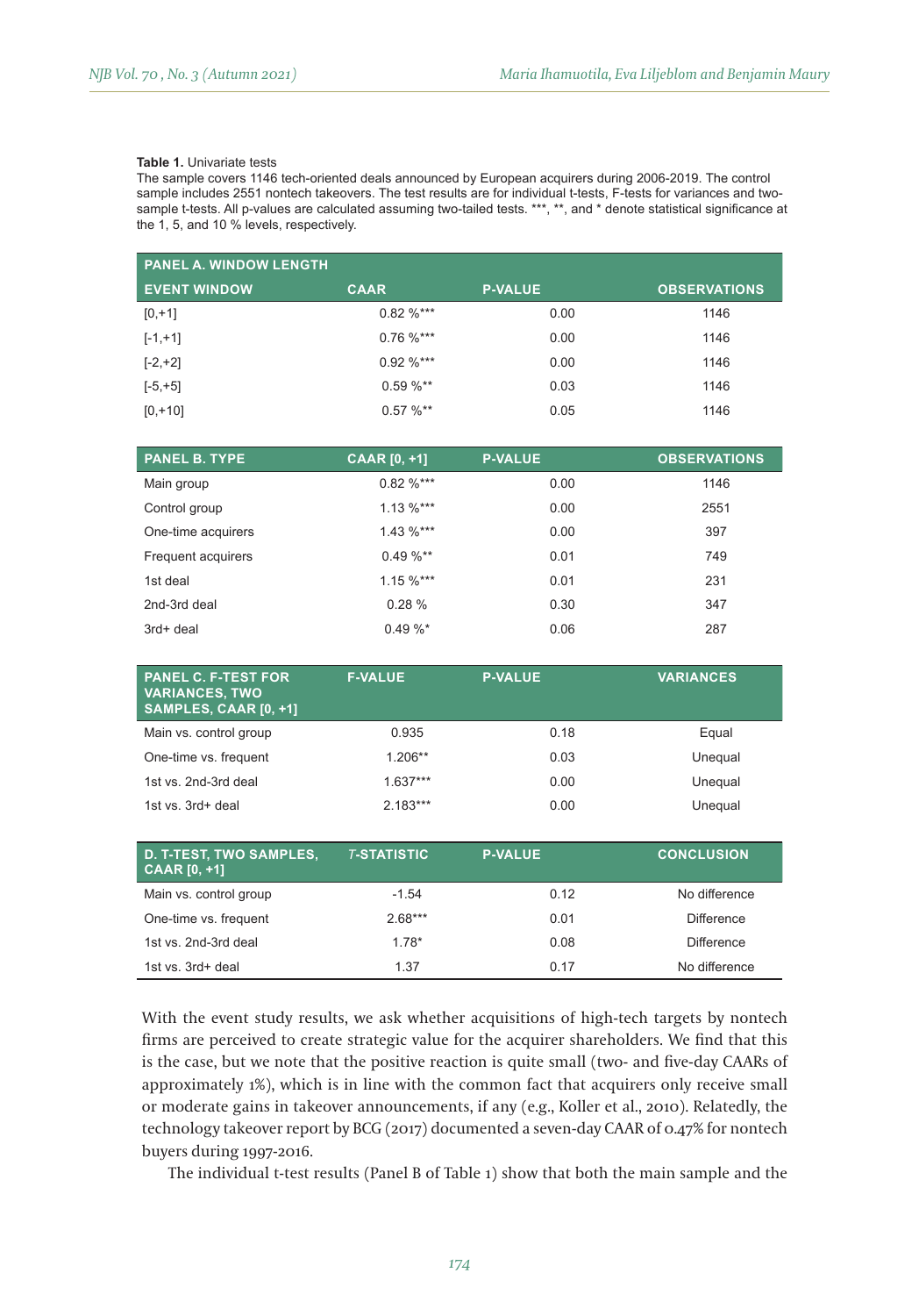constructed control group of nontech takeover announcements experience positive and significant two-day CAARs during the study period. Although the CAARs are slightly higher for the control group, the obtained results are very similar and in line with previous findings on acquirer takeover gains. In the experience-based subsamples, both one-time and frequent acquirers receive positive and significant two-day CAARs, although those of frequent acquirers are lower (1.43% vs. 0.49%). The most interesting results are obtained when comparing the subsamples of 1st deal, 2nd-3rd deals and 3rd+ deals of frequent acquirers: the CAARs decrease in subsequent deals. Furthermore, the statistical significance of the CAARs is lower in later deals: while the CAAR of the first announced deal is significant at the 1% level, the second- and thirddeal CAARs do not statistically differ from zero. The CAARs of third or later deals are significant at the 10% level (p=0.056).

Prior to the two-sample t-tests, F-tests for sample variances were conducted for each sample pair (Panel C of Table 1). The null hypothesis of equal sample variances was rejected for all sample pairs except for the first pair ("main vs. control group"), which means that the other pairs were next tested with a two-sample t-test assuming unequal variances. For the first sample pair, a two-sample t-test assuming equal variances was conducted.

Panel D of Table 1 presents the results from the two-sample t-tests. As the two-tailed p-values show, the null hypothesis of no difference between the sample means was rejected for "onetime vs. frequent" (significant at the 1% level), indicating that one-time acquirers of technology firms experience significantly higher two-day CAARs at takeover announcements. In addition, there seems to be a significant (10% level) difference between the first deal and second and third deals of frequent acquirers, indicating that there is a somewhat decreasing return pattern in the subsequent deals. Finally, the CAARs in the main and control samples did not seem to materially differ from each other.

The results in Table 1 give us initial tools to examine the research hypotheses on value creation, experience, and learning behavior. Based on the two-sample t-test between the main sample and the control group, there seems to be no material difference in the stock price response to buying a high-technology firm and a traditional firm. However, the reactions are significantly positive, also for tech-oriented takeovers, which gives support to our research hypothesis one. Furthermore, the "one-time vs. frequent" results support the idea that onetime acquirers experience higher shareholder returns than frequent acquirers in tech-oriented takeovers – shareholders appreciate their first initiative to adopt new technology. Finally, the test results from the "1st vs. 2nd-3rd deal" somewhat support the argument that frequent acquirers exhibit managerial hubris in subsequent deals with a declining pattern in the stock price response.

#### 4.2. Regression results

The regression results using CARs in Panel A of Table 2 show that the acquirer sector matters for the success of digital acquisitions. Industrial firms (INDUSTRIAL ACQUIRER) experience significantly higher CARs than other nonindustrial acquirer sectors taken as a whole. However, the industrial sector dummy is only significant in the shortest window. The technological orientation of the target such as digital or software (DIGITAL TARGET or SOFTWARE TARGET) does not significantly affect the returns to high-tech acquisitions. Table 2 also shows that the relative size variable (RELA-TIVE DEAL SIZE) is positive and statistically highly significant in all models, which implies that the returns increase as the size of the acquisition in relation to the acquirer increases. The returns to private targets (PRIVATE TARGET) are significantly lower than those for public targets.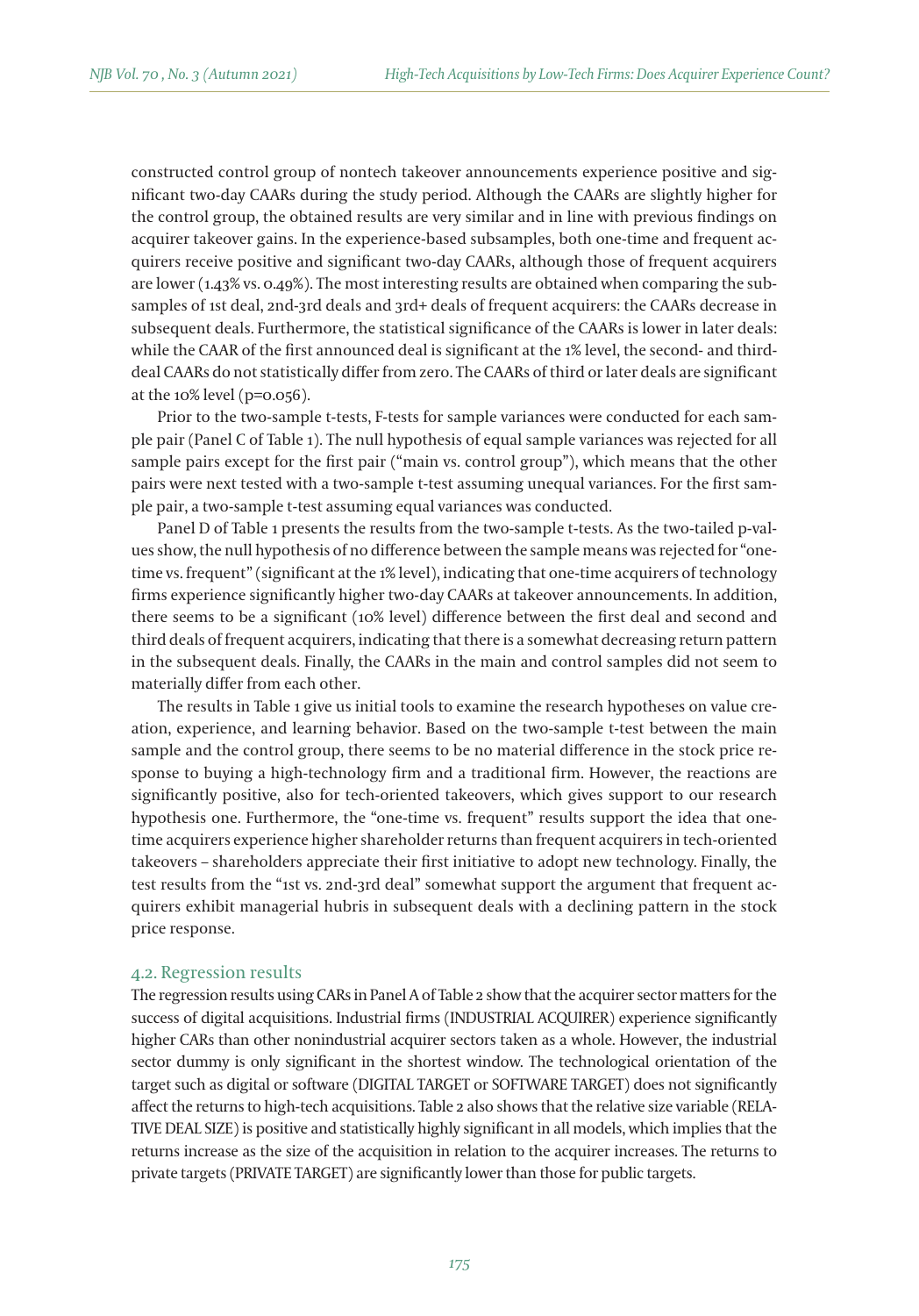# **Table 2. Regressions**

The sample covers 1146 tech-oriented deals announced by European acquirers during 2006-2019. Panel A is the sector effects for targets and acquirers. Panel B is on the acquirer frequency, and Panel C is on the deal order. for different CAR event windows are displayed. Dummy variables are marked by (D). t-statistics are in parentheses below the coe cient estimates. \*\*\*, \*\*, and \* denote statistical significance at the 1, 5, and 10 % levels,

|                             | <b>PANEL A. SECTOR EFFECTS</b> |               | <b>PANEL B. ACQUIRER FREQUENCY</b> |               | <b>PANEL C. DEAL ORDER</b> |              |               |               |              |
|-----------------------------|--------------------------------|---------------|------------------------------------|---------------|----------------------------|--------------|---------------|---------------|--------------|
|                             | $[0, +1]$                      | $[-2, +2]$    | $[-5, +5]$                         | $[0, +1]$     | $[-2, +2]$                 | $[-5, +5]$   | $[0, +1]$     | $[-2, +2]$    | $[-5, +5]$   |
| Intercept                   | $-0.003$                       | $-0.005$      | 0.003                              | 0.005         | $-0.002$                   | 0.006        | 0.003         | $-0.002$      | 0.002        |
|                             | $(-0.471)$                     | $(-0.659)$    | (0.300)                            | (0.889)       | $(-0.266)$                 | (0.610)      | (0.589)       | $(-0.254)$    | (0.262)      |
| DIGITAL TARGET (D)          | 0.010                          | 0.012         | 0.013                              |               |                            |              |               |               |              |
|                             | (1.381)                        | (1.403)       | (1.294)                            |               |                            |              |               |               |              |
| SOFTWARE TARGET (D)         | $-0.002$                       | $-0.009$      | $-0.006$                           |               |                            |              |               |               |              |
|                             | $(-0.528)$                     | $(-1.551)$    | $(-0.855)$                         |               |                            |              |               |               |              |
| SERVICES ACQUIRER (D)       | 0.004                          | 0.003         | $-0.005$                           |               |                            |              |               |               |              |
|                             | (0.892)                        | (0.558)       | $(-0.655)$                         |               |                            |              |               |               |              |
| INDUSTRIAL ACQUIRER (D)     | 0.010                          | 0.007         | $-0.006$                           |               |                            |              |               |               |              |
|                             | $(2.048)$ **                   | (1.025)       | $(-0.668)$                         |               |                            |              |               |               |              |
| FREQUENT ACQUIRER (D)       |                                |               |                                    | $-0.005$      | $-0.001$                   | $-0.009$     |               |               |              |
|                             |                                |               |                                    | $(-1.528)$    | $(-0.274)$                 | $(-1.549)$   |               |               |              |
| <b>DEAL ORDER</b>           |                                |               |                                    |               |                            |              | $-0.001$      | $-0.001$      | $-0.002$     |
|                             |                                |               |                                    |               |                            |              | $(-1.935)$ *  | $(-1.147)$    | $(-1.316)$   |
| DEAL SIZE $(\epsilon$ . In) | $-0.002$                       | $-0.002$      | $-0.003$                           | $-0.001$      | $-0.001$                   | $-0.003$     | $-0.001$      | $-0.001$      | $-0.003$     |
|                             | $(-2.182)$ **                  | $(-1.350)$    | $(-1.895)$ *                       | $(-1.719)$ *  | $(-1.201)$                 | $(-1.698)$ * | $(-1.633)$    | $(-1.051)$    | $(1.665)$ *  |
| RELATIVE DEAL SIZE (%)      | 0.093                          | 0.084         | 0.114                              | 0.091         | 0.086                      | 0.108        | 0.090         | 0.083         | 0.109        |
|                             | $(3.731)$ ***                  | $(2.702)$ *** | $(2.254)$ **                       | $(3.568)$ *** | $(2.730)$ ***              | $(2.171)$ ** | $(3.541)$ *** | $(2.633)$ *** | $(2.146)$ ** |
| BIDDER ROA (%)              | $-0.012$                       | 0.005         | $-0.070$                           | $-0.013$      | 0.004                      | $-0.070$     | $-0.013$      | 0.004         | $-0.072$     |
|                             | $(-0.582)$                     | (0.155)       | $(-1.438)$                         | $(-0.616)$    | (0.131)                    | $(-1.450)$   | $(-0.652)$    | (0.116)       | $(-1.465)$   |
| STOCK (D)                   | 0.004                          | 0.016         | $-0.010$                           | 0.004         | 0.016                      | $-0.012$     | 0.004         | 0.015         | $-0.012$     |
|                             | (0.326)                        | (1.089)       | (0.544)                            | (0.227)       | (1.077)                    | $(-0.648)$   | (0.270)       | (1.052)       | $(-0.637)$   |
| PRIVATE TARGET (D)          | $-0.007$                       | $-0.009$      | $-0.012$                           | $-0.007$      | $-0.009$                   | $-0.012$     | $-0.007$      | $-0.010$      | $-0.012$     |
|                             | $(-1.863)$ *                   | $(-2.077)$ ** | $(-1.867)$ *                       | $(-1.897)$ *  | $(-2.096)$ **              | $(-1.818)$ * | $(-1.949)$ *  | $(-2.131)$ ** | $(-1.852)$ * |
| CROSS BORDER (D)            | 0.003                          | 0.004         | 0.017                              | 0.004         | 0.005                      | 0.016        | 0.004         | 0.005         | 0.016        |
|                             | (0.949)                        | (0.873)       | $(2.565)$ **                       | (1.251)       | (1.058)                    | $(2.483)$ ** | (1.187)       | (0.997)       | $(2.436)$ ** |
| STAKE (%)                   | 0.000                          | 0.000         | 0.000                              | 0.000         | 0.000                      | 0.000        | 0.000         | 0.000         | 0.000        |
|                             | (1.010)                        | (1.327)       | (0.685)                            | (1.027)       | (1.321)                    | (0.532)      | (1.089)       | (1.358)       | (0.578)      |
| <b>AFTER 2012</b>           | 0.004                          | 0.007         | 0.009                              | 0.003         | 0.007                      | 0.010        | 0.004         | 0.007         | 0.011        |
| (D)                         | (1.095)                        | (1.438)       | (1.537)                            | (0.976)       | (1.505)                    | $(1.745)$ *  | (1.278)       | $(1.714)$ *   | $(1.995)$ ** |
|                             |                                |               |                                    |               |                            |              |               |               |              |
| Normality (Chi-Sq.)         | 1493.13***                     | 2543.79***    | 1173.24***                         | 1511.83***    | 2567.98***                 | 1150.20***   | 1540.5***     | 2567.96***    | 1159-2***    |
| Heteroscedasticity          | 180.72***                      | 102.51***     | 453.30***                          | 133.39***     | 80.76***                   | 380.42***    | 129.71***     | 66.63**       | 389.4***     |
| Adj. R-squared              | 0.04                           | 0.02          | 0.03                               | 0.04          | 0.02                       | 0.03         | 0.04          | 0.02          | 0.03         |
| F-stat.                     | $2.67***$                      | $2.38***$     | $1.60*$                            | $2.92***$     | $2.42***$                  | $2.19**$     | $3.00***$     | $2.55***$     | $2.20**$     |
| Observations                | 1146                           | 1146          | 1146                               | 1146          | 1146                       | 1146         | 1146          | 1146          | 1146         |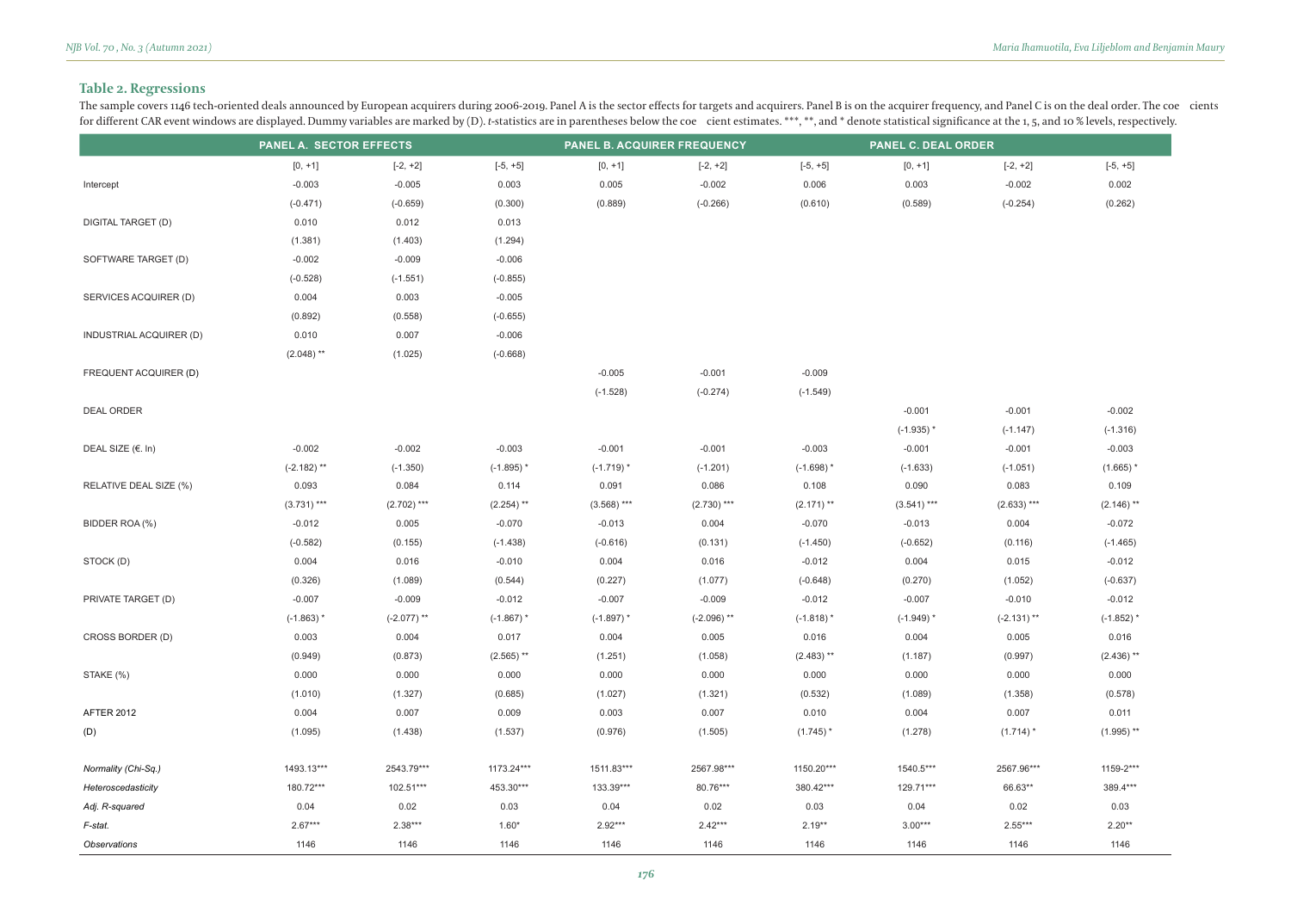Panel B of Table 2 shows that the coe cient for the frequent acquirer variable (FREQUENT AC-QUIRER) is negative although not statistically significant. Hence, support for Hypothesis 1 is not obtained. Panel C of Table 2 further shows whether there is a significant learning behavior coming from the number of acquisitions in which the firm is involved. The coe cient for DEAL ORDER is negative and statistically significant in the short-term window but negative and statistically insignificant for the longer event windows. Some evidence is thus obtained for Hypothesis 2b (rather than H2a), stating that the positive announcement CARs decline when experience accumulates. More generally, the results imply that there are reduced benefits after the implementation stages of new high-tech technology. An alternative interpretation, in line with the  $BCG(2017)$  result of a smaller initial return for serial acquirers, may be that the market is more positively surprised in the case of first-time acquirers and interprets the first tech acquisition as a signal that the company, e.g., understands the need to transform and hence changes its business model.8

The results in Panel B of Table 2 showing a declining return to multiple tech M&As by nontech acquirers give some support to related research strands such as (1) the hubris hypothesis suggesting that managerial overconfidence is reinforced after an initial successful deal (Aktas et al., 2009; Al Rahahleh & Wei, 2010); (2) the idea of a diminishing number of valuable targets or increasing manager aggressiveness (Klasa & Stegemoller, 2007; Aktas et al., 2009); and (3) the learning curve effect as applied to production (see, e.g., Argote and Epple, 1990), which suggests reduced benefits after the implementation stages of new technology. We can describe our results with the general hypothesis of declining benefits to multiple technology M&As. The results imply that the first tech acquisition brings the largest benefits to nontech buyers.

In line with Lusyana & Sherif (2016), Kohers & Kohers (2000), and BCG (2017) who report the increases in investor enthusiasm in high-tech takeovers to increase over time, we find a positive coe cient for the dummy variable indicating the time period after 2012, indicating that more recently announced transactions are associated with higher CARs. The positive sign is as expected, but the variable is statistically significant only in some specifications in Table 2.

## **5. Conclusions**

This study explores whether acquirer shareholders in traditional, nontechnological sectors perceive the strategic decision to buy a high-technology target as value-enhancing. The motivation of the research focus is that digitalization-increasing M&As have received limited attention in the literature.

This paper uses a sample of 1146 high-tech oriented M&A deals announced by European acquirers during the period from 2006-2019. High-tech keywords were used to identify digital takeovers. Acquirers in the industrial sector – compared with services, transportation, financial, retail and other – gain the most from adding high-tech to their firm portfolios. The study finds that one-time acquirers experience significantly higher cumulative abnormal returns than frequent acquirers. Moreover, there are slightly decreasing returns for subsequent deals, which suggests that there are reduced benefits after the implementation stages of new hightech technology or that the first tech acquisition signals something beyond the deal itself, such as a new strategical orientation rewarded by the market.

The findings imply that European acquirer shareholders perceive acquiring advanced and digital technologies as an equally important strategic decision as traditional acquisitions, de-

<sup>8</sup> For serial acquirers, there may already be an expectation of more value enhancing tech acquisitions built into their stock prices.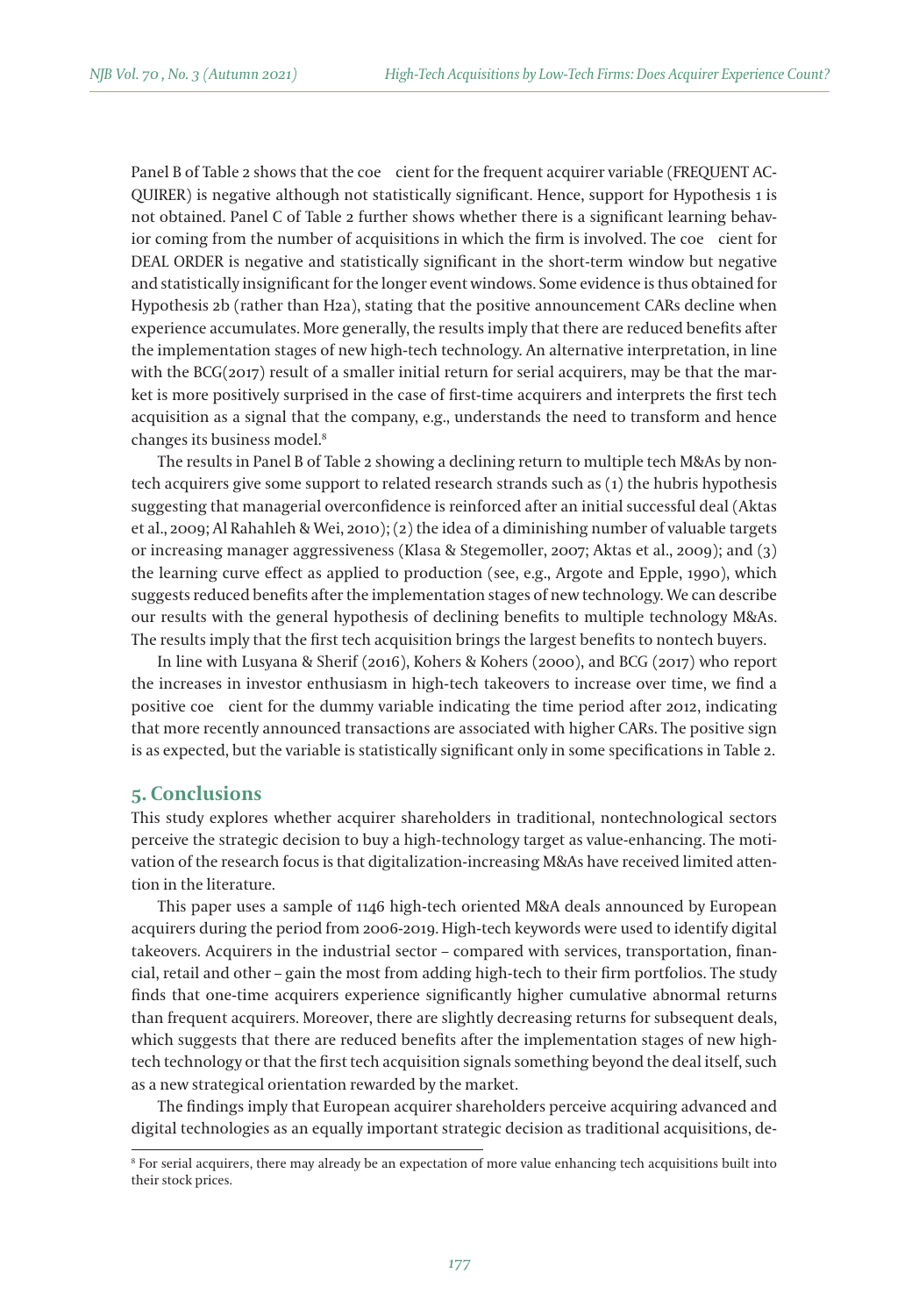spite having different synergistic goals. Moreover, the role of tech-oriented acquisitions seems to be increasingly important over time, reflecting the evolving digital maturity, especially in Europe. When separately examining identified software and digital targets, within-industry differences were not found to have an impact on the valuations of tech-oriented acquisitions. However, industrial acquirer companies were found to earn higher two-day cumulative abnormal returns than other sectors. The positive investor perception could be a consequence of newly evolving needs in industrial technology, including embedded intelligence, IoT, advanced analytics and machine learning, having direct and measurable impacts on process e ciency, competitiveness and supply chain cooperation.

As noted in BCG (2017), the share of transactions involving a high-tech target has been growing faster than the overall M&A market, and what is particularly intriguing is that this part of the market is increasingly characterized by firms operating in nontechnological sectors buying high-tech companies. These firms strive to gain access to vital new technologies that are disrupting their industries and aim to close innovation gaps by substituting or complementing their in-house R&D.

This study gives support to the idea that M&As are a credible part of the digitalization process (from a shareholder perspective), providing insights into situations where tech M&As appear to be particularly beneficial. One should note that the new digital forces will continue to emerge and that it will be vital for business leaders to understand the different stages and options along the digital journey and their impacts on firm value.

Future research could compare the short- and long-term performance of tech-focused takeovers. Other dimensions in takeovers that deserve more analysis include sectoral variation (e.g., B2B vs. B2C and digitally immature vs. mature sectors), different technologies (e.g., fintech, big data, and cloud technology) and different acquirer and target characteristics. Finally, as digitalization-driven acquisitions are only one way to adopt new technology and a single tool to support a comprehensive digital strategy, future research could consider other options such as digitalization-motivated strategic alliances (see also, Lee & Lim, 2006).

## **References**

- Aktas, N., de Bodt, E., & Roll, R. (2009). Learning, hubris and corporate serial acquisitions. *Journal of Corporate Finance* 15, 543–561.
- Al Rahahleh, N., & Wei, P. P. (2010). The performance of frequent acquirers: Evidence from emerging markets. *Global Finance Journal* 23, 16-33.
- Argote, L., & Epple, D. (1990). Learning curves in manufacturing. *Science* 247, 920-924.
- Armitage, S. (1995). Event study methods and evidence on their performance. *Journal of Economic Surveys* 8:4, 25-52.
- Arnold, G. (2002). *Corporate Financial Managemen*t. Pearson Edition.
- BCG (2017). The 2017 M&A Report: The Technology Takeover. Available at: https://www.bcg.com/ publications/2017/corporate-development-finance-technology-digital-2017-m-and-a-report-technology-takeover.aspx [Accessed: Jan. 10, 2019]
- Beckman, C-M., & Haunschild, P.R. (2002). Network learning: The effects of partners' heterogeneity of experience on corporate acquisitions. *Administrative Science Quarterly* 47, 92-124.
- Benou, G., & Madura, J. (2005). High-tech acquisitions, firm specific characteristics and the role of investment bank advisors. *The Journal of High Technology Management Research* 16:1, 101- 120.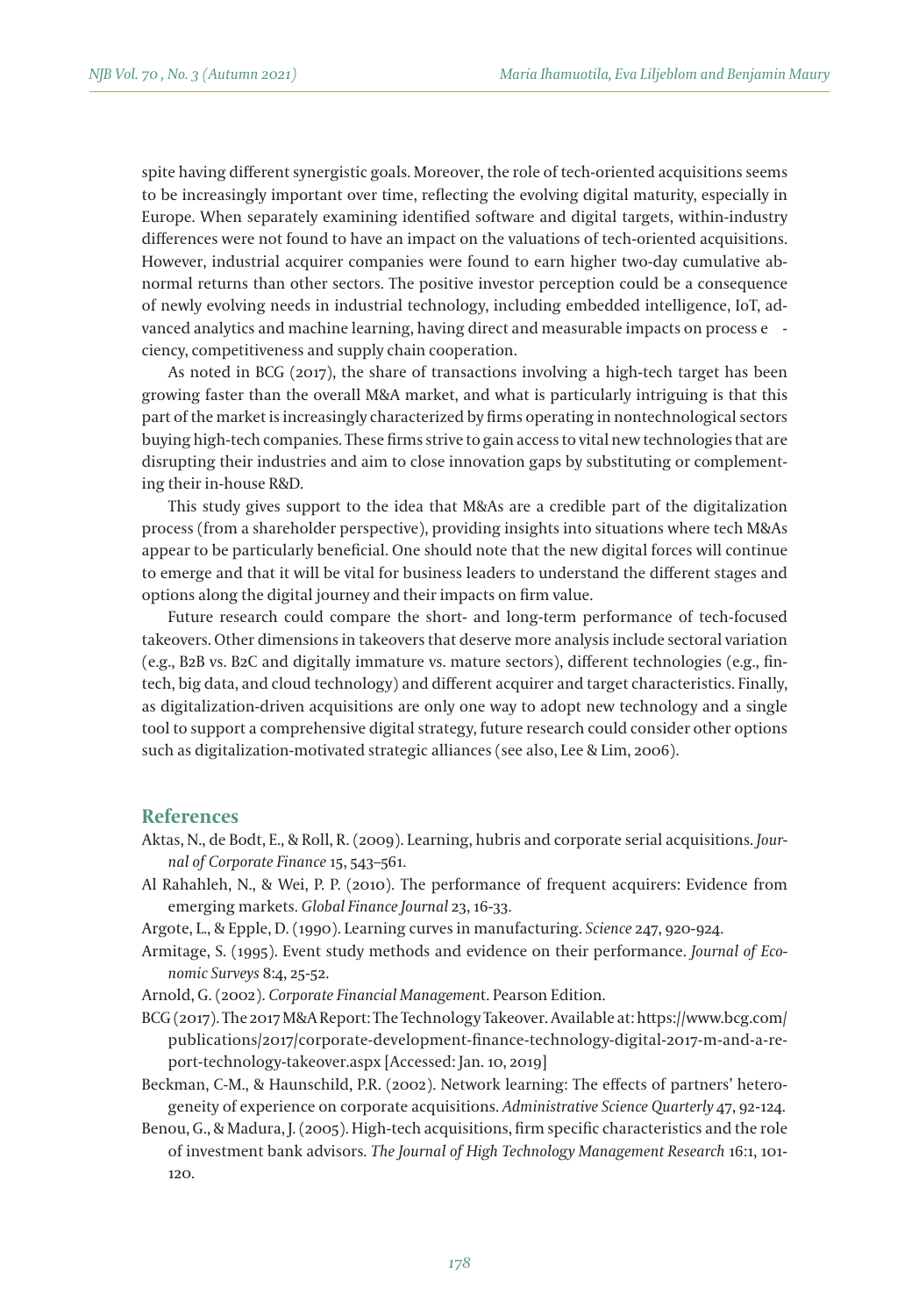Berk, J., & DeMarzo, P. (2014*). Corporate Finance*. Pearson Education.

- Cartwright, S., & Cooper, G. L. (1992). *Mergers & Acquisitions, the Human Factor*. Butterworth-Heinemann Ltd.
- Castellaneta, F., & Conti, R. (2017). How does acquisition experience create value? Evidence from a regulatory change affecting the information environment. *European Management Journal* 35, 60-68.
- Collins, J.D., Holcomb, T.R., Certo, S.T., Hitt, M.A., & Lester, R.H. (2009). Learning by doing: Cross-border mergers and acquisitions. *Journal of Business Research* 62, 1329-1334.
- Duarte, C.L., & García-Canal, E. (2004). The choice between joint ventures and acquisitions in foreign direct investments: The role of partial acquisitions and accrued experience. *Thunderbird International Business Review* 46:1, 39-58.
- Elango, B., Lahiri, S., & Kundu, S.K. (2013). How does firm experience and institutional distance impact ownership choice in high-technology acquisitions? *R&D Management* 43:5, 501-516.
- Financial Times (2018). Europe risks falling behind in digital transformation. Available at: https://www.ft.com/content/9b5c24fa-5df6-11e8-ab47-8fd33f423c09 [Accessed: April 18, 2019]
- Goergen, M., & Renneboog, L. (2004). Shareholder wealth effects of European domestic and cross-border takeover bids. *European Financial Management* 10:1, 9-45.
- Grossman, R. (2016). The industries that are being disrupted the most by digital. *Harvard Busi*ness Review. Available at: https://hbr.org/2016/03/the-industries-that-are-being-disruptedthe-most-by-digital [Accessed: May 13, 2019]
- Haleblian, J., & Finkelstein, S. (1999). The influence of organizational acquisition experience on acquisition performance: A behavioral learning perspective. *Administrative Science Quarterly* 44, 29-56.
- Higgins, M.J., & Rodriguez, D. (2006). The outsourcing of R&D through acquisitions in the pharmaceutical industry. *Journal of Financial Economics* 80:2, 351-383.
- Ivang, R., Rask, M., & Hinson, R. (2009). B2b inter-organisational digitalisation strategies Towards an interaction-based approach. *Direct Marketing: An International Journal* 3:4, 244-260.
- Kallunki, J.-P., Pyykkö, E., & Laamanen, T. (2009). Stock market valuation, profitability and R&D spending of the firm: The effect of technology mergers and acquisitions. *Journal of Business Finance & Accounting* 36:7&8, 838-862.
- Kile, C.O., & Phillips, M.E. (2009). Using industry classification codes to sample high-technology firms: Analysis and recommendations. *Journal of Accounting*, *Auditing & Finance* 24, 35-58.
- Klasa, S., & Stegemoller, M. (2007). Takeover activity as a response to time-varying changes in investment opportunity sets: Evidence from takeover sequences. *Financial Management* 36, 19-43.
- Kohers, N., & Kohers, T. (2000). The Value Creation Potential of High-Tech Mergers. *Financial Analysts Journal* 56:3, 40-51.
- Kohers, N., & Kohers, T. (2001). Takeovers of technology firms: Expectations vs. reality. *Financial Management* 30:3, 35-54.
- Kohli, R., & Mann, B.J.S. (2012). Analyzing determinants of value creation in domestic and cross border acquisitions in India. *International Business Review* 6:21, 998-1016.
- Koller, T., Goedhart, M., & Wessels, D. (2010). *Valuation: Measuring and Managing the Value of Companies*. John Wiley & Sons, INC.
- Laamanen, T., & Keil, T. (2008). Performance of serial acquirers: Toward an acquisition program perspective. *Strategic Management Journal* 29, 663-672.
- Lee, S. Y. T., & Lim, K. S. (2006). The impact of M&A and joint ventures on the value of IT and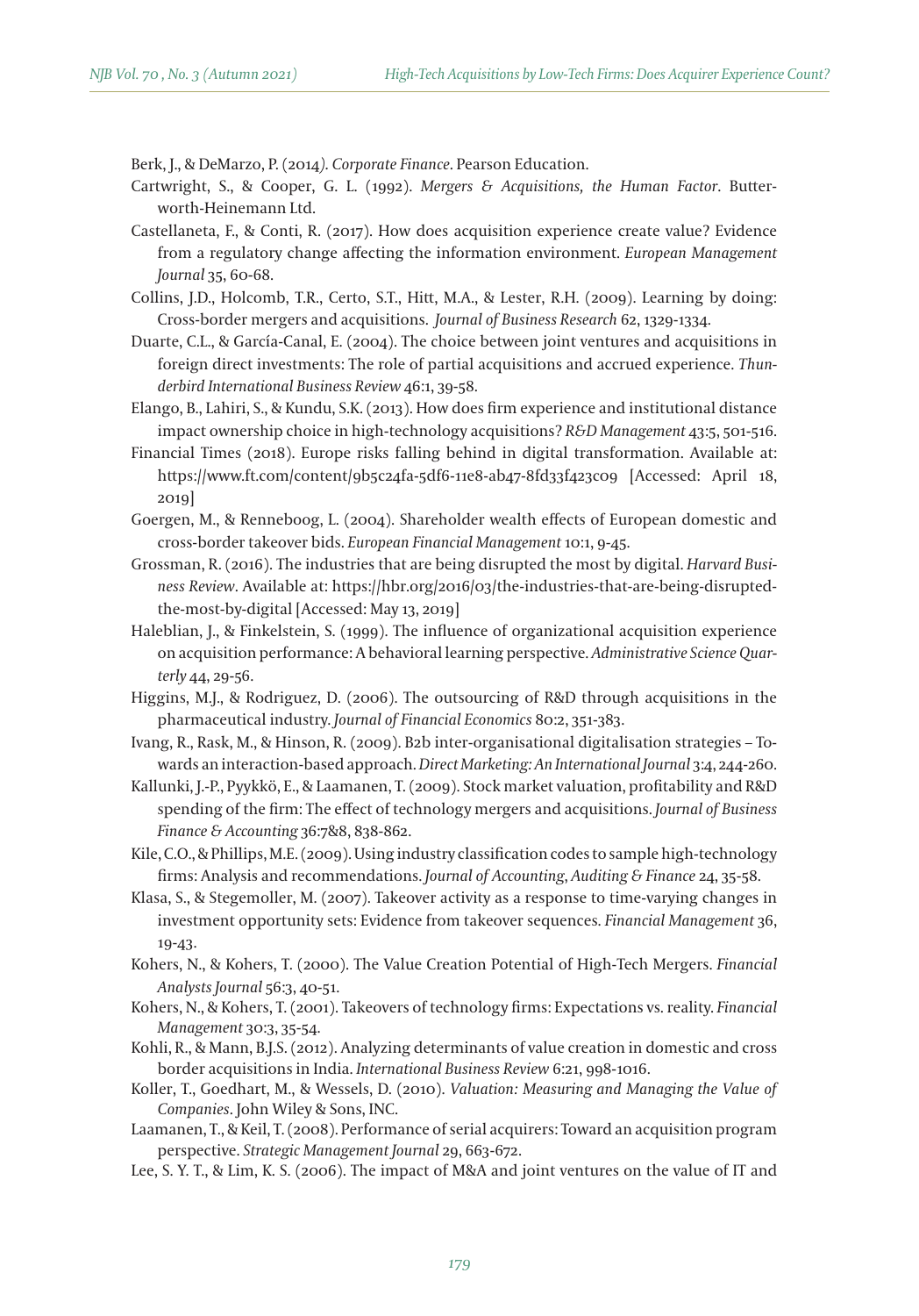non-IT firms. *Review of Quantitative Finance and Accounting* 27:2, 111-123.

- Lusyana, D., & Sherif, M. (2016). Do mergers create value for high-tech firms? The hounds of dotcom bubble. *Journal of High Technology Management Research* 27, 196-213.
- MacKinlay, A.C. (1997). Event studies in economics and finance. *Journal of Economic Literature* 35:1, 13-39.
- Mergermarket (2018). Mergermarket releases 2018 Global M&A report. Available at: https:// www.mergermarket.com/info/mergermarket-releases-2018-global-ma-report [Accessed: March 24, 2019]
- Meschi, P-X., & Metais, E. (2006). International acquisition performance and experience: A resource-based view. Evidence from French acquisitions in the United States (1988-2004). *Journal of International Management* 12, 430-448.
- Porrini, P. (2004). Alliance experience and value creation in high-tech and low-tech acquisitions. *Journal of High Technology Management Research* 15, 267-292.
- Porter, M. E., & Heppelmann, J.E. (2014). How smart, connected products are transforming competition. *Harvard Business Review,* November 2014, 3-23.
- PwC & Strategy& (2018). Global Digital Operations Study 2018: Digital Champions How industry leaders build integrated operations ecosystems to deliver end-to-end customer solutions. Available at: https://www.strategyand.pwc.com/media/file/Global-Digital-Operations-Study\_Digital-Champions.pdf [Accessed: April 18, 2019]
- Rau, P.R., & Vermaelen, T. (1998). Glamour, value and the post-acquisition performance of acquiring firms. *Journal of Financial Economics* 49, 223-252.
- Roll, R. (1986). The hubris hypothesis of corporate takeovers. *Journal of Business* 59, 197-216.
- Yoon, H.D., & Lee, J.J. (2016). Technology-acquiring cross-border M&As by emerging market firms: Role of bilateral trade openness. *Technology Analysis and Strategic Management* 28:3, 251-265.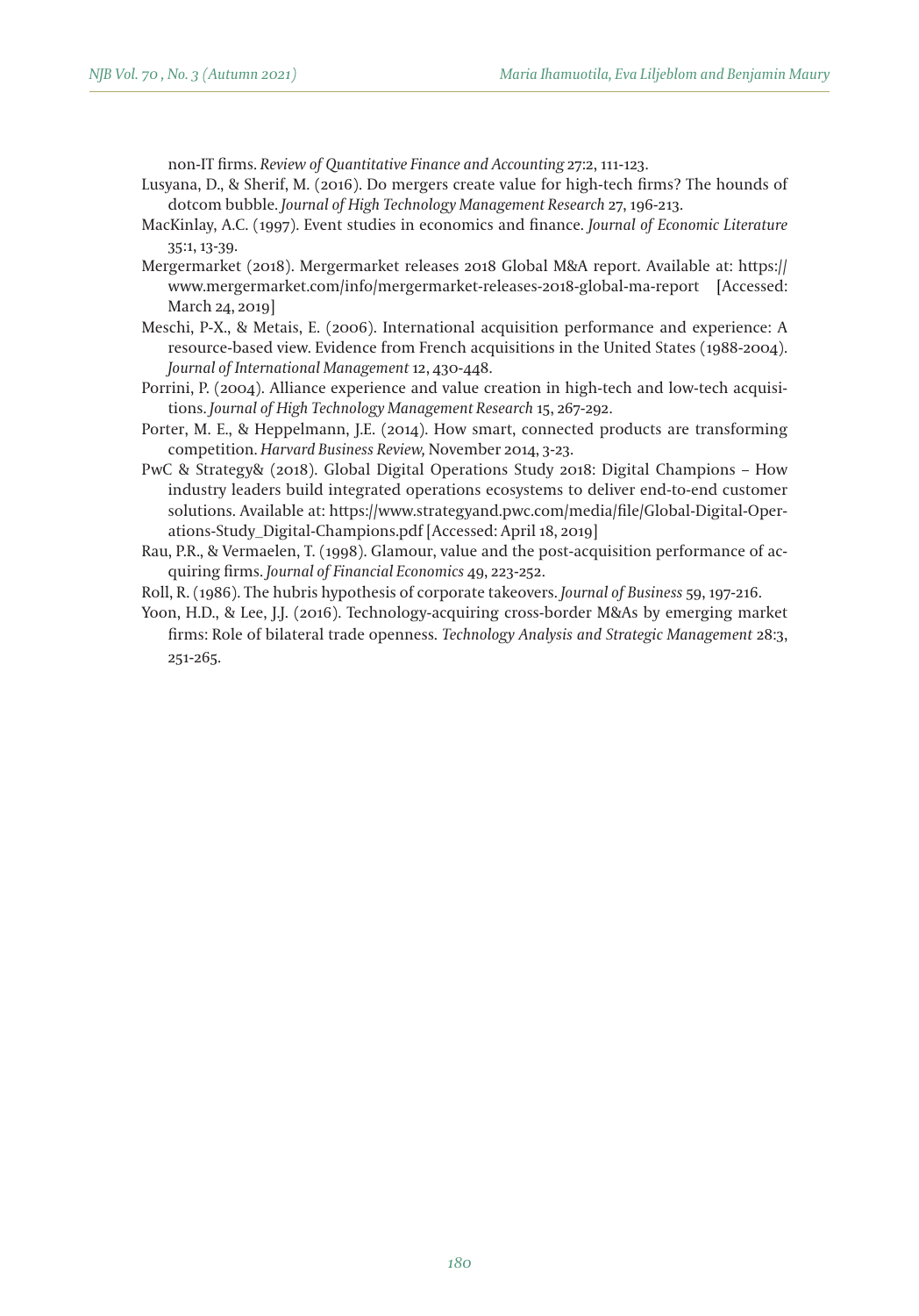# **Appendix A1. High-tech keywords**

The table reports the high-tech keywords used in the sample selection process (with the number of hits in target business descriptions in parentheses).

| <b>KEYWORDS FOR HIGH-TECH BASED ON BCG (2017)</b> |                   |  |  |  |
|---------------------------------------------------|-------------------|--|--|--|
| Analytics (31)                                    | Fintech (1)       |  |  |  |
| Big data (2)                                      | Intelligence (19) |  |  |  |
| Blockchain (1)                                    | Intelligent (13)  |  |  |  |
| Business Intelligence (5)                         | Internet (56)     |  |  |  |
| <b>Cloud (26)</b>                                 | Mobile (115)      |  |  |  |
| Data (133)                                        | Mobility (7)      |  |  |  |
| Data analysis (3)                                 | Online (148)      |  |  |  |
| Data center (7)                                   | Platform (89)     |  |  |  |
| Digital (116)                                     | SaaS $(4)$        |  |  |  |
| e-Commerce (11)                                   | <b>Smart (20)</b> |  |  |  |
| e-Learning (2)                                    | Software (177)    |  |  |  |
| Electronic (99)                                   | Tech (423)        |  |  |  |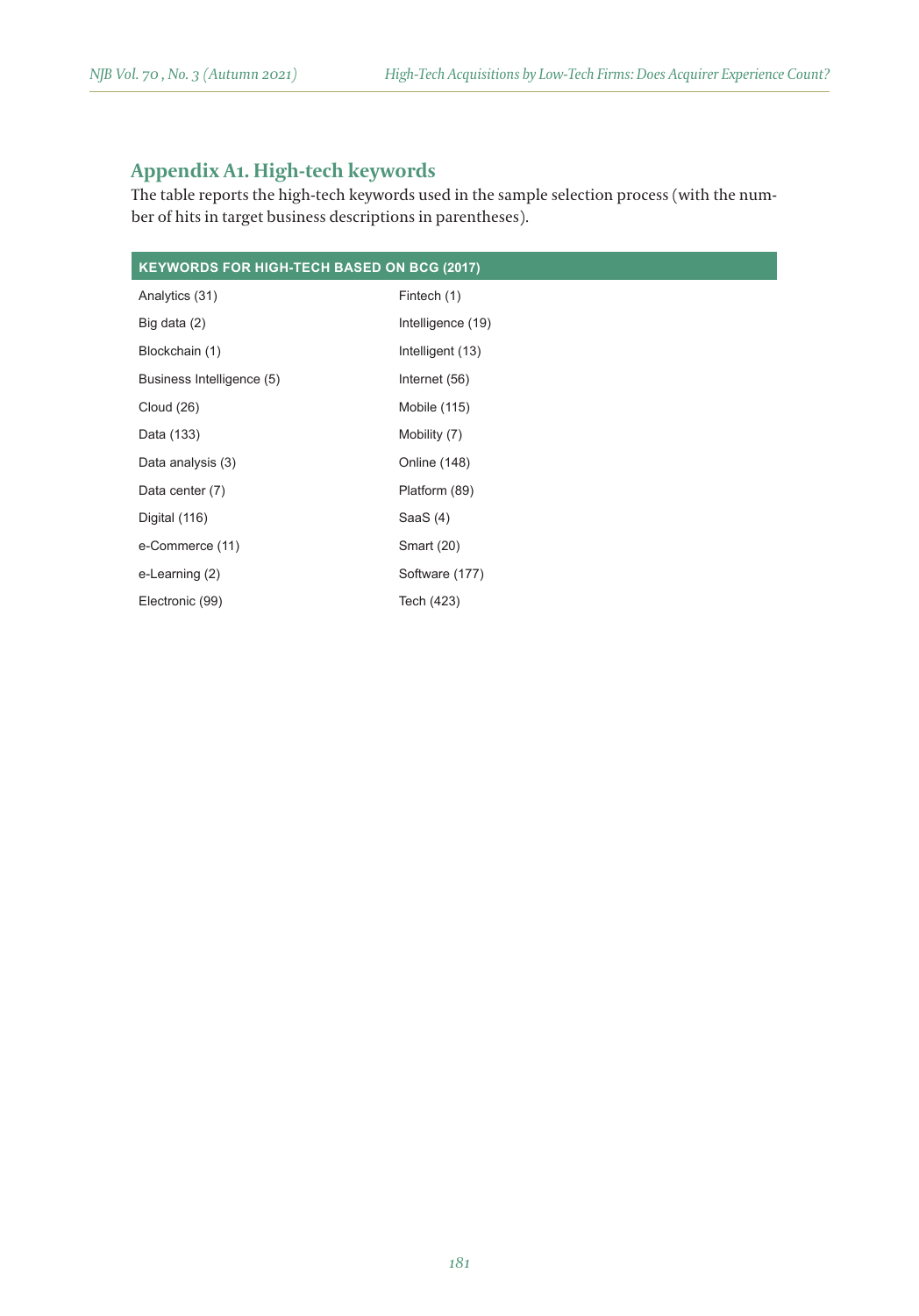# **Appendix A2. Deal and acquirer statistics by acquirer country**

The table reports the deal volume, frequent deals, average deal size and average relative market value of the target as a fraction of the acquirer.

| <b>ACQUIRER COUNTRY</b> | <b>DEAL</b><br><b>VOLUME</b> | <b>FREQUENT</b><br><b>DEALS</b> | <b>DEAL</b><br><b>SIZE</b><br>(E M) | <b>RELATIVE</b><br><b>DEAL SIZE</b> |
|-------------------------|------------------------------|---------------------------------|-------------------------------------|-------------------------------------|
| United Kingdom          | 491                          | 353                             | 113.3                               | 9.7%                                |
| Sweden                  | 112                          | 63                              | 88.6                                | 6.1%                                |
| France                  | 101                          | 74                              | 368.6                               | 6.7%                                |
| Germany                 | 93                           | 58                              | 779.4                               | 7.1 %                               |
| Italy                   | 50                           | 31                              | 18.4                                | 8.3%                                |
| Netherlands             | 45                           | 33                              | 220.9                               | 7.7 %                               |
| Norway                  | 36                           | 19                              | 46.2                                | 5.7%                                |
| Spain                   | 31                           | 16                              | 139.7                               | 6.2%                                |
| Finland                 | 30                           | 15                              | 66.8                                | 7.8%                                |
| Ireland                 | 29                           | 23                              | 209.1                               | 3.5%                                |
| Poland                  | 28                           | 14                              | 35.7                                | 7.2 %                               |
| Switzerland             | 22                           | 9                               | 444.3                               | 10.8%                               |
| Malta                   | 13                           | 13                              | 22.2                                | 3.5%                                |
| Belgium                 | 11                           | $\overline{7}$                  | 696.3                               | 7.0%                                |
| Austria                 | 9                            | 4                               | 99.4                                | 7.0%                                |
| Denmark                 | 9                            | 4                               | 41.2                                | 4.3%                                |
| Russia                  | 8                            | $\overline{2}$                  | 19.1                                | 1.8%                                |
| Luxembourg              | $\overline{7}$               | 6                               | 96.4                                | 5.2%                                |
| Portugal                | 5                            | 0                               | 152.2                               | 9.7%                                |
| Turkey                  | 4                            | $\mathbf 0$                     | 212.4                               | 16.8%                               |
| Cyprus                  | 4                            | 3                               | 4.5                                 | 3.8%                                |
| Greece                  | 3                            | $\mathbf 0$                     | 20.2                                | 14.7 %                              |
| Gibraltar               | $\overline{\mathbf{c}}$      | $\overline{2}$                  | 53.4                                | 14.7 %                              |
| Kazakhstan              | $\mathbf{1}$                 | 0                               | 1.0                                 | 0.3%                                |
| Iceland                 | 1                            | $\mathbf 0$                     | 1.5                                 | 0.2%                                |
| <b>Bulgaria</b>         | 1                            | 0                               | 2.0                                 | 1.6%                                |
| Total                   | 1146                         | 749                             | 194.4                               | 8.0%                                |